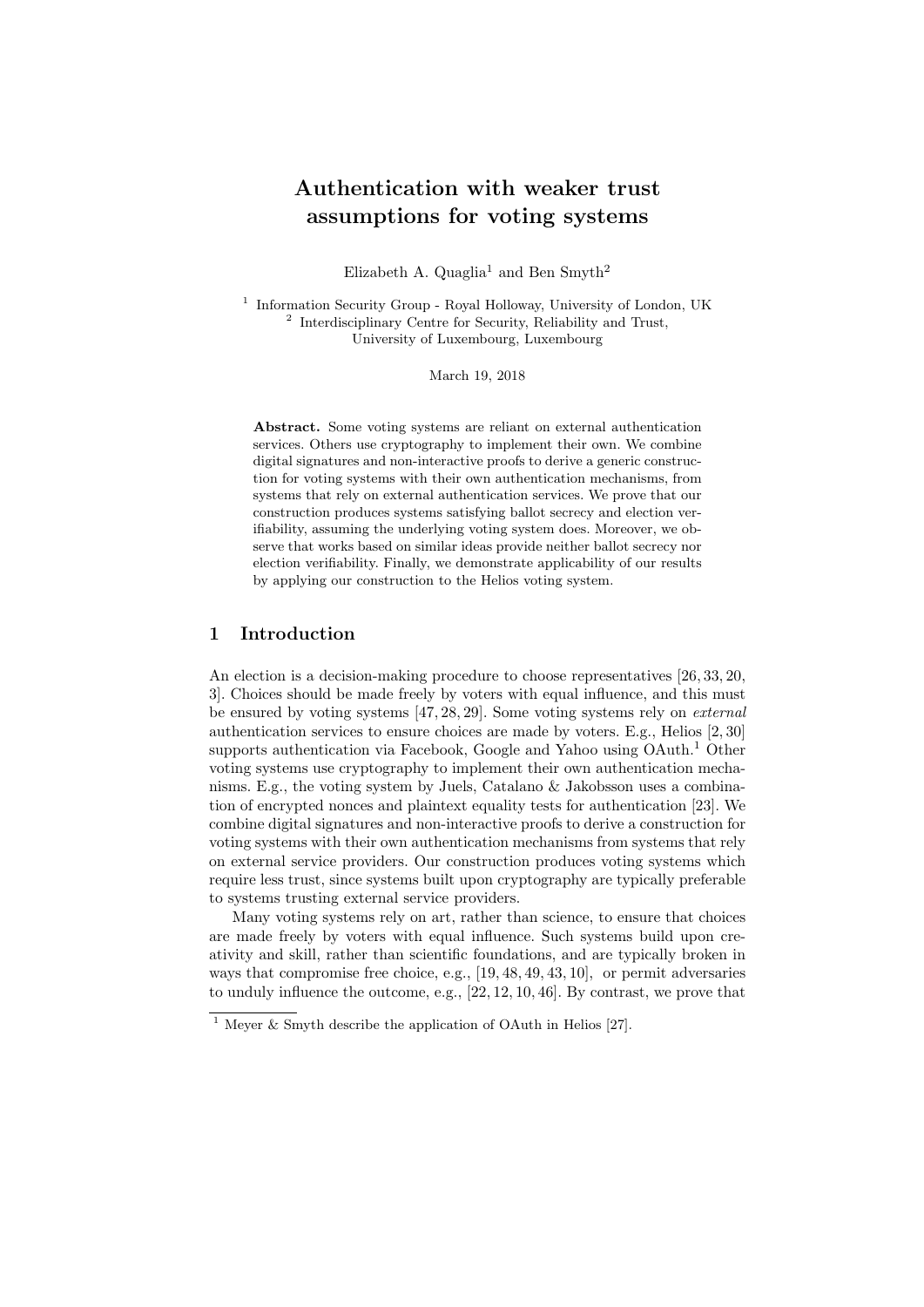our construction produces voting systems that satisfy rigorous and precise security definitions of ballot secrecy and election verifiability that capture voters voting freely with equal influence.<sup>2</sup>

We demonstrate applicability of our construction by deriving voting systems with their own authentication mechanisms from Helios. Moreover, we compare those systems to Helios-C [15, 16], a variant of Helios for two-candidate elections in which ballots are digitally signed. Our comparison reveals some subtle distinctions and we show that Helios-C does not satisfy our security definition, whereas our construction produces voting systems that do.

Structure. Section 2 recalls election scheme syntax. Section 3 presents our construction. Section 4 proves that our construction produces systems satisfying ballot secrecy. Section 5 proves that election verifiability is also satisfied. Section 6 demonstrates the application of our construction to the Helios voting system and compares the resulting systems to Helios-C. We conclude in Section 7. Appendix A presents cryptographic primitives and associated security definitions, and the remaining appendices recall security definitions for voting systems and present proofs.

### 2 Election scheme syntax

We recall syntax by Smyth, Frink & Clarkson [40] for a class of voting systems that consist of the following four steps. First, a tallier<sup>3</sup> generates a key pair and (optionally) a registrar generates credentials for voters. Secondly, each voter constructs and casts a ballot for their vote. These ballots are recorded on a bulletin board. Thirdly, the tallier tallies the recorded ballots and announces an outcome, i.e., a distribution of votes. Finally, voters and other interested parties check that the outcome corresponds to votes expressed in recorded ballots.<sup>4</sup>

Definition 1 (Election scheme [40]). An election scheme with external authentication is a tuple of efficient algorithms (Setup, Vote, Tally, Verify) and an election scheme with internal authentication is a tuple of efficient algorithms (Setup, Register, Vote, Tally, Verify), such that:<sup>5</sup>

Setup, denoted  $(pk, sk, mb, mc) \leftarrow$  Setup $(\kappa)$ , is run by the tallier. Setup takes a security parameter  $\kappa$  as input and outputs a key pair pk, sk, a maximum number of ballots mb, and a maximum number of candidates mc.

<sup>2</sup> Quaglia & Smyth [31] provide a tutorial-style introduction to definitions of ballot secrecy and election verifiability, and Smyth [37] provides a technical introduction.

<sup>3</sup> Some voting systems permit the tallier's role to be distributed amongst several talliers. For simplicity, we consider only a single tallier in this paper.

 $^4$  Smyth, Frink  $\&$  Clarkson use the syntax to model first-past-the-post voting systems and Smyth shows ranked-choice voting systems can be modelled too [35].

<sup>&</sup>lt;sup>5</sup> Let  $A(x_1, \ldots, x_n; r)$  denote the output of probabilistic algorithm A on inputs  $x_1, \ldots, x_n$  and random coins r. Let  $A(x_1, \ldots, x_n)$  denote  $A(x_1, \ldots, x_n; r)$ , where r is chosen uniformly at random. And let  $\leftarrow$  denote assignment. Moreover, let  $\langle x \rangle$ denote an optional input and  $\mathbf{v}[v]$  denote component v of vector **v**.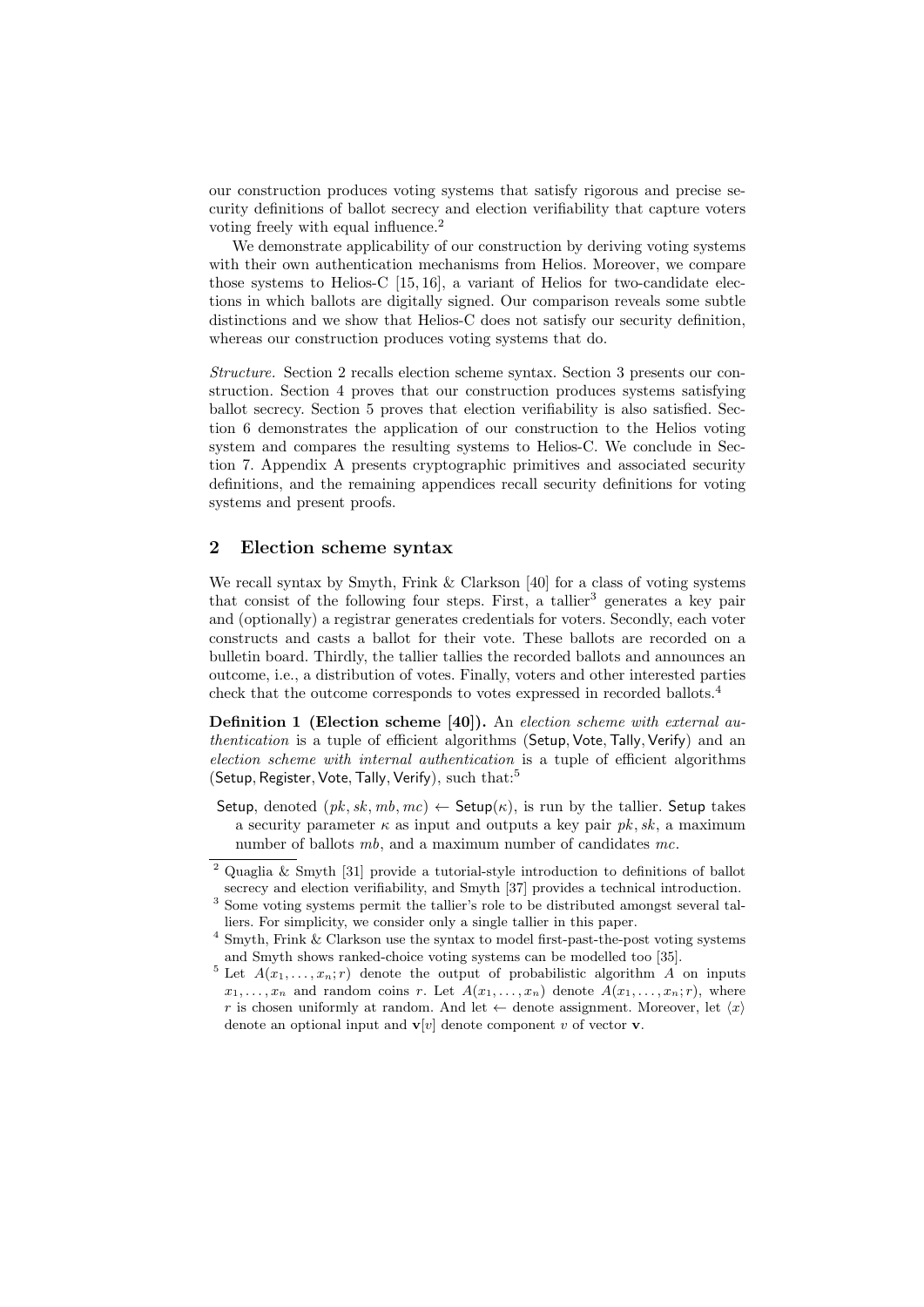- Register, denoted  $(pd, d) \leftarrow$  Register $(pk, \kappa)$ , is run by the registrar. It takes as input the public key pk of the tallier and a security parameter  $\kappa$ , and it outputs a *credential pair*  $(pd, d)$ , where pd is a public credential and d is a private credential.
- Vote, denoted  $b \leftarrow \text{Vote}(\langle d \rangle, pk, nc, v, \kappa)$ , is run by voters. Vote takes as input a private credential d (optional), a public key  $pk$ , some number of candidates nc, a voter's vote v, and a security parameter  $\kappa$ . The vote should be selected from a sequence  $1, \ldots, nc$  of candidates. Vote outputs a ballot b or error symbol ⊥.
- Tally, denoted  $(\mathbf{v}, pf) \leftarrow \text{Tally}(sk, nc, \mathfrak{bb}, \langle L \rangle, \kappa)$ , is run by the tallier. Tally takes as input a private key  $sk$ , some number of candidates nc, a bulletin board bb, an electoral roll L (optional), and a security parameter  $κ$ , where bb is a set. It outputs an election outcome  $\bf{v}$  and a non-interactive proof  $pf$  that the outcome is correct. An election outcome is a vector  $\bf{v}$  of length nc such that  $\mathbf{v}[v]$  indicates the number of votes for candidate v.
- Verify, denoted  $s \leftarrow$  Verify $(pk, nc, bb, \langle L \rangle, \mathbf{v}, pf, \kappa)$ , is run to audit an election. It takes as input a public key  $pk$ , some number of candidates nc, a bulletin board  $\mathfrak{b}\mathfrak{b}$ , an electoral roll L (optional), an election outcome **v**, a proof pf, and a security parameter  $\kappa$ . It outputs a bit s, which is 1 if the election verifies successfully and 0 otherwise.

Election schemes with internal authentication must always use optional inputs, whereas election schemes with external authentication must not. Both schemes must satisfy *correctness*: there exists a negligible function negl, such that for all security parameters  $\kappa$ , integers nb and nc, and votes  $v_1, \ldots, v_{nb} \in \{1, \ldots, nc\}$ , it holds that if **v** is a vector of length nc whose components are all 0, then

$$
\Pr[(pk, sk, mb, mc) \leftarrow \mathsf{Setup}(\kappa);
$$

for  $1 \leq i \leq nb$  do  $(pd_i, d_i) \leftarrow \text{ Register}(pk, \kappa);$  $b_i \leftarrow \mathsf{Vote}(\langle d_i \rangle, pk, nc, v_i, \kappa);$  $\mathbf{v}[v_i] \leftarrow \mathbf{v}[v_i] + 1;$  $(\mathbf{v}', pf) \leftarrow \mathsf{Tally}(sk, nc, \{b_1, \ldots, b_{nb}\}, \langle \{pd_1, \ldots, pd_{nb}\}\rangle, \kappa)$ :  $nb \le mb \land nc \le mc \Rightarrow \mathbf{v} = \mathbf{v'} \ge 1 - \mathsf{negl}(\kappa),$ 

where algorithm Register is only applied for election scheme with internal authentication and optional inputs are only used for election scheme with internal authentication.

#### 3 Our construction

Election schemes with internal authentication can be derived from schemes with external authentication using a digital signature scheme and a non-interactive proof system: Each voter publishes a ballot constructed using the underlying scheme with external authentication, along with a signature on that ballot and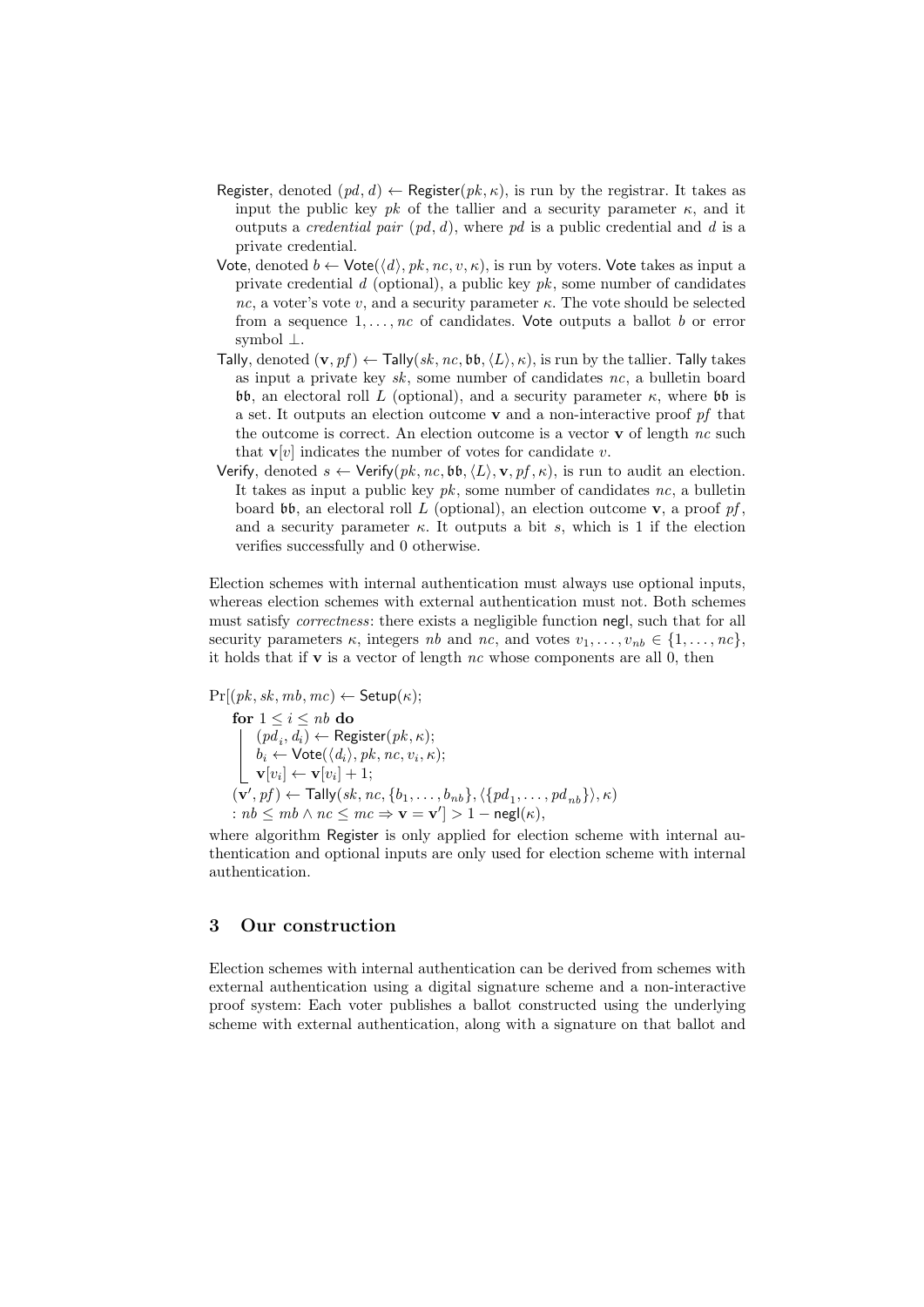a proof that they constructed both the ballot and the signature. Signatures and proofs are used to ensure that each tallied vote was cast by an authorised voter.

Our construction is formal described in Definition 3. It is parameterised by an election scheme with external authentication, a digital signature scheme, and a non-interactive proof system, derived from an underlying sigma protocol and a hash function, using the Fiat-Shamir transformation.<sup>6</sup> Hence, we denote election schemes derived using our construction as  $\textsf{Ext2Int}(\Gamma,\Omega,\Sigma,\mathcal{H})$ , where the underlying election scheme, signature scheme, sigma protocol and hash function are  $\Gamma$ ,  $\Omega$ ,  $\Sigma$  and  $\mathcal{H}$ , respectively. To ensure our construction produces election schemes with internal authentication, the non-interactive proof system must be defined for a suitable relation, and we define such a relation as follows.

**Definition 2.** Given an election scheme with external authentication  $\Gamma = (\mathsf{Setup}, \mathsf{Output})$ Vote, Tally, Verify) and a digital signature scheme  $\Omega = (Gen_{\Omega}, Sign_{\Omega}, Verify_{\Omega}),$  we define binary relation  $R(\Gamma,\Omega)$  over vectors of length 6 and vectors of length 4 such that  $((pk, b, \sigma, nc, \kappa), (v, r, d, r')) \in R(\Gamma, \Omega) \Leftrightarrow b = \text{Vote}(pk, nc, v, \kappa; r) \wedge$  $\sigma = \mathsf{Sign}_{\Omega}(d, b; r').$ 

**Definition 3 (Construction).** Suppose  $\mathbf{\Gamma} = (\mathsf{Setup}_{\Gamma}, \mathsf{Vote}_{\Gamma}, \mathsf{Tally}_{\Gamma}, \mathsf{Verify}_{\Gamma})$ is an election scheme with external authentication,  $\Omega = (Gen_{\Omega}, Sign_{\Omega}, Verify_{\Omega})$ is a digital signature scheme,  $\Sigma$  is a sigma protocol for a binary relation  $R(\Gamma,\Omega)$ , and H is a hash function. Let  $FS(\Sigma, \mathcal{H}) = (Prove_{\Sigma}$ , Verify<sub> $\Sigma$ </sub>). We define Ext2Int( $\Gamma$ ,  $\Omega$ ,  $\Sigma$ ,  $\mathcal{H}$ ) = (Setup, Register, Vote, Tally, Verify) such that:

- $-$  Setup( $\kappa$ ) computes  $(\mathit{pk}, \mathit{sk}, \mathit{mb}, \mathit{mc}) \leftarrow$  Setup $_{\mathit{\Gamma}}(\kappa)$  and outputs  $(\mathit{pk}, \mathit{sk}, \mathit{mb}, \mathit{mb})$ mc).
- Register( $pk, \kappa$ ) computes  $(pd, d) \leftarrow Gen_{\Omega}(\kappa)$  and outputs  $(pd, (pd, d))$ .
- $-$  Vote(d', pk, nc, v, κ) parses d' as (pd, d) and outputs ⊥ if parsing fails, selects  $\frac{1}{r}$  and  $r'$  uniformly at random, computes

 $b \leftarrow \text{Vote}_{\Gamma}(pk, nc, v, \kappa; r);$ 

- $\sigma \leftarrow$  Sign $_{\Omega}(d, b; r');$
- $\tau \leftarrow \mathsf{Prove}_{\Sigma}((pk, b, \sigma, nc, \kappa), (v, r, d, r'), \kappa),$

and outputs  $(pd, b, \sigma, \tau)$ .

- $-$  Tally $(sk, nc, b$ b, $L, \kappa)$  computes  $(\mathbf{v}, pf) \leftarrow$  Tally $_{\mathit{\Gamma}}(sk, \mathsf{auth}(\mathfrak{bb}, L), nc, \kappa)$  and outputs  $(v, pf)$ .
- $-$  Verify $(pk, nc, b\mathfrak{b}, L, \mathbf{v}, pf, \kappa)$  computes  $s \leftarrow$  Verify ${}_{\varGamma}(pk, \mathsf{auth}(\mathfrak{bb}, L), nc, \mathbf{v}, pf,$  $\kappa$ ) and outputs s.

Set auth $(\mathfrak{bb}, L) = \{b \mid (pd, b, \sigma, \tau) \in \mathfrak{bb} \land \text{Verify}_{\Omega}(pd, b, \sigma) = 1 \land \text{Verify}_{\Sigma}((pk, b, \tau))\}$  $nc, \kappa$ ),  $\tau, \kappa$ ) = 1  $\wedge$   $pd \in L \wedge (pd, b', \sigma', \tau') \notin \mathfrak{bb} \setminus \{(pd, b, \sigma, \tau)\} \wedge \mathsf{Verify}_{\Omega}(pd, b',$  $\sigma'$ ) = 1}.

Our construction uses function auth to ensure tallied ballots are authorised and to discard ballots submitted under the same credential (i.e., if there is more

<sup>&</sup>lt;sup>6</sup> Let  $FS(\Sigma, \mathcal{H})$  denote the non-interactive proof system derived by application of the Fiat-Shamir transformation to sigma protocol  $\Sigma$  and hash function  $\mathcal{H}$ .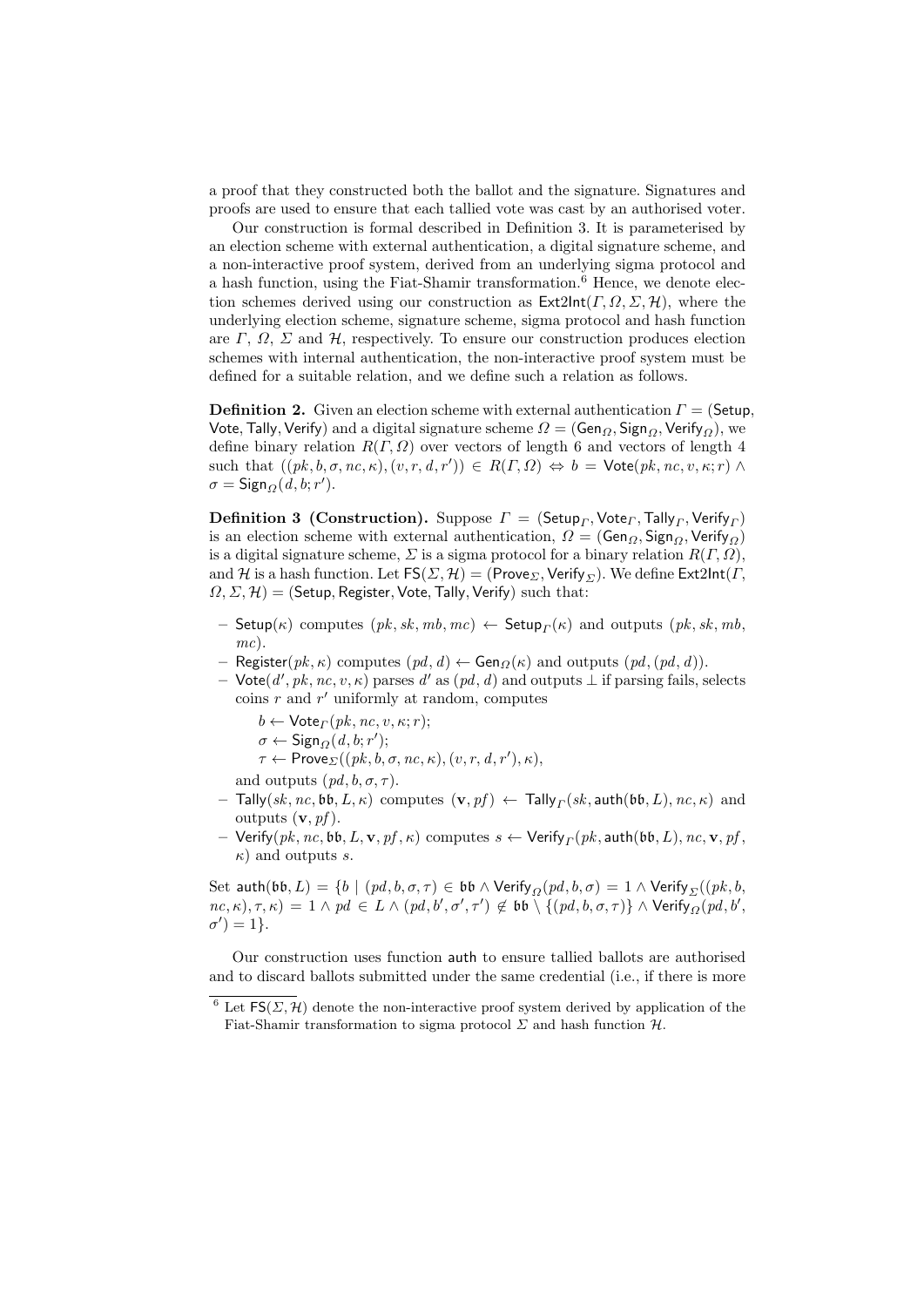than one ballot submitted with a private credential, then all ballots submitted under that credential are discarded). Since election schemes with internal authentication must satisfy correctness, the underlying digital signature scheme must ensure that key pairs are distinct. Hence, correctness of our construction depends on security of the underlying digital signature scheme, albeit in a tedious manner. Since we exploit strong unforgeability of the signature scheme for results in the following sections, we assume the same property here (to ensure key pairs are distinct). Weaker conditions could be used for generality.

**Lemma 1.** Let  $\Gamma$  be an election scheme with external authentication,  $\Omega$  be a digital signature scheme,  $\Sigma$  be a sigma protocol for relation  $R(\Gamma,\Omega)$ , and H be a random oracle. Suppose  $\Omega$  satisfies strong unforgeability. We have Ext2Int( $\Gamma$ ,  $\Omega$ ,  $\Sigma$ ,  $\mathcal{H}$ ) is an election scheme with internal authentication.

The proof of Lemma 1 appears in Appendix B.

#### 4 Our construction ensures ballot secrecy

We adopt the definition of ballot secrecy for election schemes with external authentication (Ballot-Secrecy-Ext) by Smyth [36]. That definition appears to be the most suitable in the literature, because it detects the largest class of attacks [36, §7]. In particular, it detects attacks that arise when the adversary controls the bulletin board or the communications channel, whereas other definitions, e.g., [7, 9, 8, 39, 13, 14, 6], fail to detect such attacks. A definition of ballot secrecy for election schemes with internal authentication (Ballot-Secrecy-Int) can be derived from Smyth's definition by a natural, straightforward extension that takes credentials into account. Both definitions are presented in Appendix C. The definition of ballot secrecy we recall challenges an adversary, who has access to the election outcome, to distinguish between ballots.

We can prove that our construction ensures ballot secrecy (a formal proof of Theorem 2 appears in Appendix C), assuming the underlying election scheme satisfies ballot secrecy and the underlying sigma protocol satisfies special soundness and special honest verifier zero-knowledge.

**Theorem 2.** Let  $\Gamma$  be an election scheme with external authentication,  $\Omega$  be a digital signature scheme,  $\Sigma$  be a sigma protocol for relation  $R(\Gamma,\Omega)$ , and  $\mathcal H$  be a random oracle. Suppose  $\Gamma$  satisfies Ballot-Secrecy-Ext,  $\Sigma$  satisfies special soundness and special honest verifier zero-knowledge, and  $\Omega$  satisfies strong unforgeability. Election scheme with internal authentication  $\textsf{Ext2Int}(\Gamma,\Omega,\Sigma,\mathcal{H})$  satisfies Ballot-Secrecy-Int.

*Proof sketch.* Ballot secrecy of election scheme  $\text{Ext2Int}(\Gamma, \Omega, \Sigma, \mathcal{H})$  follows from secrecy of the underlying scheme  $\Gamma$ , because signatures and non-interactive zero-knowledge proofs do not leak information. (Special soundness and special honest verifier zero-knowledge suffice to ensure proof system  $FS(\Sigma, \mathcal{H})$  is zeroknowledge [8].) $\Box$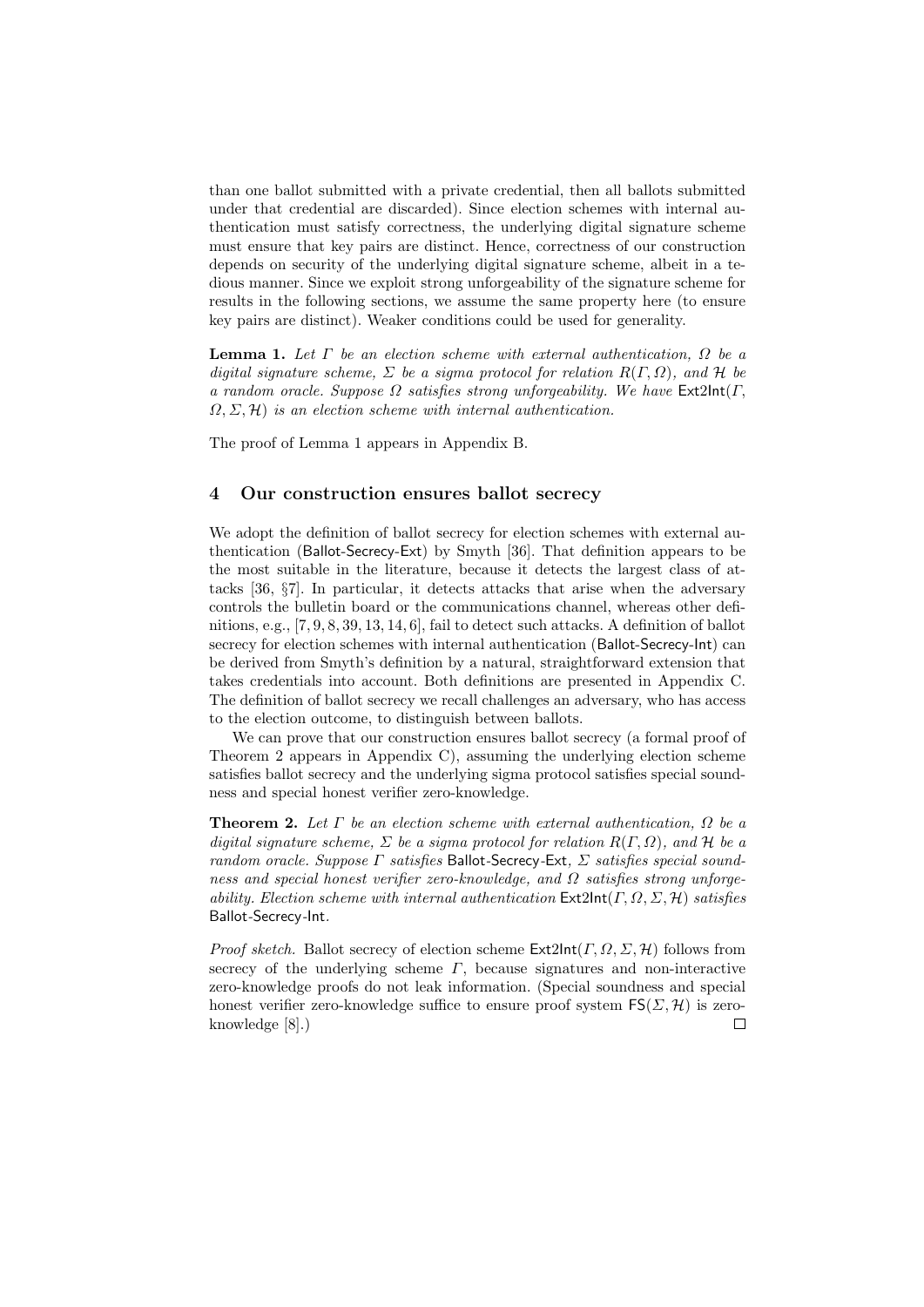We demonstrate applicability of Theorem 2 using a construction for election schemes from asymmetric encryption.<sup>7,8</sup>

Definition 4 (Enc2Vote [32]). Given a perfectly correct asymmetric encryption scheme  $\Pi = (Gen, Enc, Dec)$  satisfying IND-CPA, election scheme with external authentication  $Enc2Vote(\Pi)$  is defined as follows:

- Setup( $\kappa$ ) computes  $(pk, sk) \leftarrow Gen(\kappa)$  and outputs  $(pk, sk, poly(\kappa), |\mathfrak{m}|)$ .
- Vote $(pk, nc, v, \kappa)$  computes  $b \leftarrow \mathsf{Enc}(pk, v)$  and outputs b if  $1 \le v \le nc \le |\mathfrak{m}|$ and  $\perp$  otherwise.
- Tally(sk, nc, bb, κ) initialises vector v of length nc, computes for b ∈ bb do  $v \leftarrow \mathsf{Dec}(sk, b);$  if  $1 \le v \le nc$  then  $\mathbf{v}[v] \leftarrow \mathbf{v}[v] + 1$ , and outputs  $(\mathbf{v}, \epsilon)$ .
- Verify $(pk, nc, bb, v, pf, \kappa)$  outputs 1.

Algorithm Setup requires *poly* to be a polynomial function, algorithms Setup and Vote require  $\mathfrak{m} = \{1, \ldots, |\mathfrak{m}|\}$  to be the encryption scheme's plaintext space, and algorithm Tally requires  $\epsilon$  to be a constant symbol.

Intuitively, given a non-malleable asymmetric encryption scheme  $\Pi$ ,  $9$  Enc2Vote(  $\Pi$ ) derives ballot secrecy from  $\Pi$  until tallying and tallying maintains ballot secrecy by returning only the number of votes for each candidate.

**Proposition 3** ([32, 36]). Let  $\Pi$  be an encryption scheme with perfect correctness. If Π satisfies IND-PA0, then election scheme with external authentication  $Enc2Vote(\Pi)$  satisfies Ballot-Secrecy-Ext.

Hence, by Theorem 2, we have the following result.

Corollary 4. Let  $\Pi$  be an asymmetric encryption scheme with perfect correctness,  $\Omega$  be a digital signature scheme,  $\Sigma$  be a sigma protocol for relation  $R(\text{Enc2Vote}(H), \Omega)$ , and H be a random oracle. Suppose  $\Pi$  satisfies IND-PA0,  $\Sigma$  satisfies special soundness and special honest verifier zero-knowledge, and  $\Omega$  satisfies strong unforgeability. Election scheme with internal authentication  $Ext2Int(Enc2Vote( $\Pi$ ),  $\Omega$ ,  $\Sigma$ ,  $\mathcal{H}$ ) *satisfies* Ballot-Secrecy-Int.$ 

Clearly election scheme Enc2Vote does not satisfy universal verifiability, because it will accept any election outcome.

<sup>&</sup>lt;sup>7</sup> The construction was originally presented by Bernhard *et al.* [7, 9, 39] in a slightly different setting.

<sup>8</sup> We omit a formal definition of asymmetric encryption for brevity.

<sup>&</sup>lt;sup>9</sup> We adopt the formal definition of comparison based non-malleability under chosen plaintext attack, which coincides with indistinguishability under a parallel chosenciphertext attack (IND-PA0) [4]. We omit formal security definitions for brevity.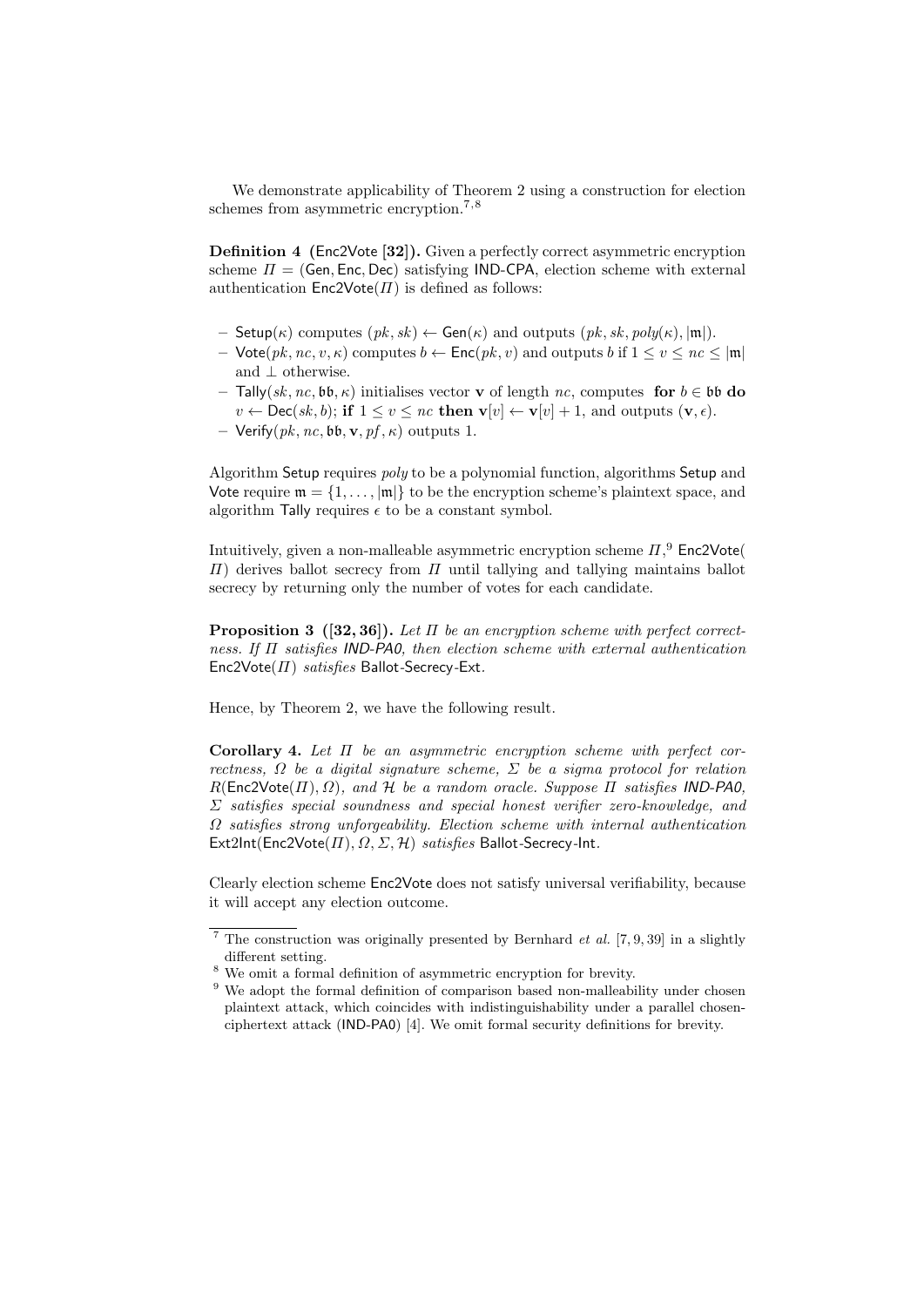#### 5 Our construction ensures election verifiability

We adopt definitions of individual (Exp-IV-Ext) and universal (Exp-UV-Ext) verifiability for election schemes with external authentication from Smyth, Frink, & Clarkson [40]. We also adopt their definitions of individual (Exp-IV-Int), universal (Exp-UV-Int) and eligibility (Exp-EV-Int) verifiability for schemes with internal authentication. Those definitions seem to be the most suitable in the literature, because they detect the largest class of attacks. In particular, they detect collusion and biasing attacks [40, §7], whereas other definitions, e.g., [23, 15, 25], fail to detect such attacks. The definitions are presented in Appendix D.

The definitions by Smyth, Frink, & Clarkson work as follows: Individual verifiability challenges the adversary to generate a collision from algorithm Vote. Universal verifiability challenges the adversary to concoct a scenario in which either: Verify accepts, but the election outcome is not correct, or Tally produces an election outcome that Verify rejects. Hence, universal verifiability requires algorithm Verify to accept if and only if the election outcome is correct. Finally, eligibility verifiability challenges an adversary, which can corrupt voters, to generate a valid ballot under a non-corrupt voter's private credential.

We can prove that our construction ensures election verifiability. Individual and eligibility verifiability of  $\mathsf{Ext2Int}(T, \Omega, \Sigma, \mathcal{H})$  follow from security of the underlying signature scheme, and universal verifiability follows from universal verifiability of the underlying election scheme  $\Gamma$ .

**Theorem 5.** Let  $\Gamma$  be an election scheme with external authentication,  $\Omega$  be a digital signature scheme,  $\Sigma$  be a sigma protocol for relation  $R(\Gamma,\Omega)$ , and H be a random oracle. Suppose  $\Omega$  satisfies strong unforgeability,  $\Sigma$  satisfies special soundness and special honest verifier zero-knowledge, and  $\Gamma$  satisfies Exp-UV-Ext. Election scheme with internal authentication  $\textsf{Ext2Int}(\Gamma,\Omega,\Sigma,\mathcal{H})$ satisfies Exp-IV-Int, Exp-EV-Int, and Exp-UV-Int.

Proof sketch. Individual verifiability is satisfied because voters can check that their signatures appear on the bulletin board. Universal verifiability is satisfied because the underlying voting scheme does, and the properties of  $\Omega$  and  $\Sigma$  ensure only authorised ballots are tallied. And eligibility verifiability is satisfied because anyone can check that signatures belong to registered voters.  $\Box$ 

A formal proof of Theorem 5 follows immediately from our proofs of individual, universal and eligibility verifiability, which we defer to Appendix D (Lemmata 11, 13 & 14).

We demonstrate applicability of our results for election schemes from nonces.

Definition 5 (Nonce [40]). Election scheme with external authentication Nonce is defined as follows:

- Setup( $\kappa$ ) outputs  $(\perp, \perp, p_1(\kappa), p_2(\kappa))$ , where  $p_1$  and  $p_2$  may be any polynomial functions.
- Vote $(pk, nc, v, \kappa)$  selects a nonce r uniformly at random from  $\mathbb{Z}_{2^{\kappa}}$  and outputs  $(r, v)$ .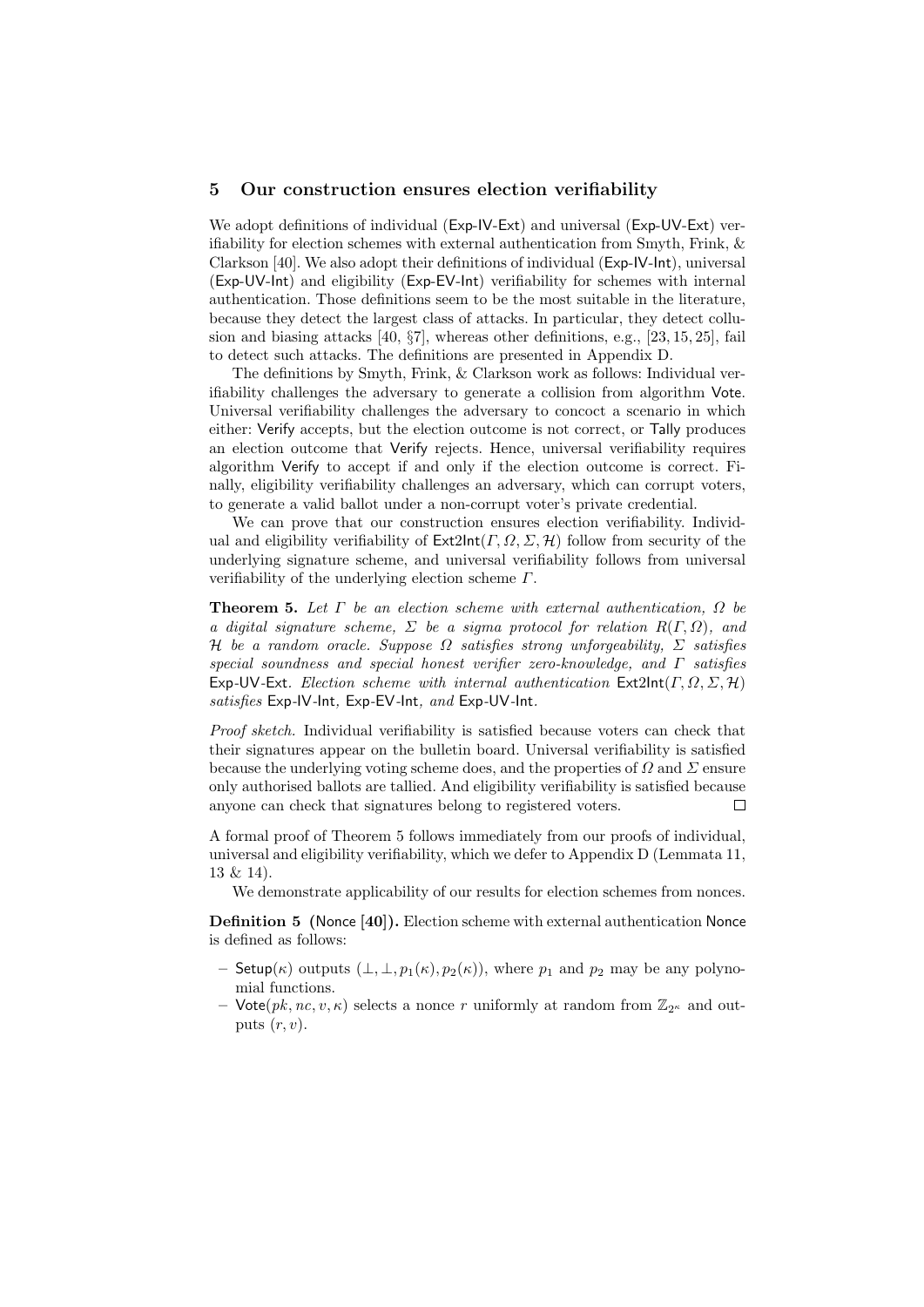- $-$  Tally(sk, nc, bb,  $\kappa$ ) computes a vector v of length nc, such that v is a tally of the votes on  $\mathfrak{b}\mathfrak{b}$  for which the nonce is in  $\mathbb{Z}_{2^{\kappa}}$ , and outputs  $(\mathbf{v}, \perp)$ .
- Verify $(pk, bb, nc, v, pf, \kappa)$  outputs 1 if  $(v, pf)$  = Tally $(\perp, nc, bb, \kappa)$ , and 0 otherwise.

Intuitively, election scheme Nonce ensures verifiability because voters can use their nonce to check that their ballot is recorded (individual verifiability) and anyone can recompute the election outcome to check that it corresponds to votes expressed in recorded ballots (universal verifiability).

Proposition 6 ([40]). Election scheme with external authentication Nonce satisfies Exp-IV-Ext and Exp-UV-Ext.

Hence, by Theorem 5, we have the following result.

Corollary 7. Let  $\Omega$  be a digital signature scheme,  $\Sigma$  be a sigma protocol for relation R(Nonce,  $\Omega$ ), and H be a random oracle. Suppose  $\Omega$  satisfies strong unforgeability and  $\Sigma$  satisfies special soundness and special honest verifier zeroknowledge. Election scheme with internal authentication  $Ext2Int(Nonce, \Omega, \Sigma, \mathcal{H})$ satisfies Exp-IV-Int, Exp-UV-Int, and Exp-EV-Int.

Clearly election scheme Nonce does not satisfy ballot secrecy.

## 6 Case study: A secret, verifiable election scheme with internal authentication

Helios is an open-source, web-based electronic voting system which has been used in binding elections. The International Association of Cryptologic Research has used Helios annually since 2010 to elect board members  $[5, 21]$ ,<sup>10</sup> the ACM used Helios for their 2014 general election [44], the Catholic University of Louvain used Helios to elect the university president in 2009 [2], and Princeton University has used Helios since 2009 to elect student governments.<sup>11,12</sup> Informally, Helios can be modelled as the following election scheme with external authentication:

- Setup generates a key pair for an asymmetric homomorphic encryption scheme, proves correct key generation in zero-knowledge, and outputs the public key coupled with the proof.
- Vote encrypts the vote, proves correct ciphertext construction and that the vote is selected from the sequence of candidates (both in zero-knowledge), and outputs the ciphertext coupled with the proof.

 $\frac{10 \text{ http://www.iacr.org/elections/}}{3 \text{ Apr 2013}}$ .

 $11$  https://heliosvoting.wordpress.com/2009/10/13/helios-deployed-atprinceton/, accessed 13 Jul 2017.

<sup>&</sup>lt;sup>12</sup> https://princeton.heliosvoting.org/, accessed 8 Feb 2013.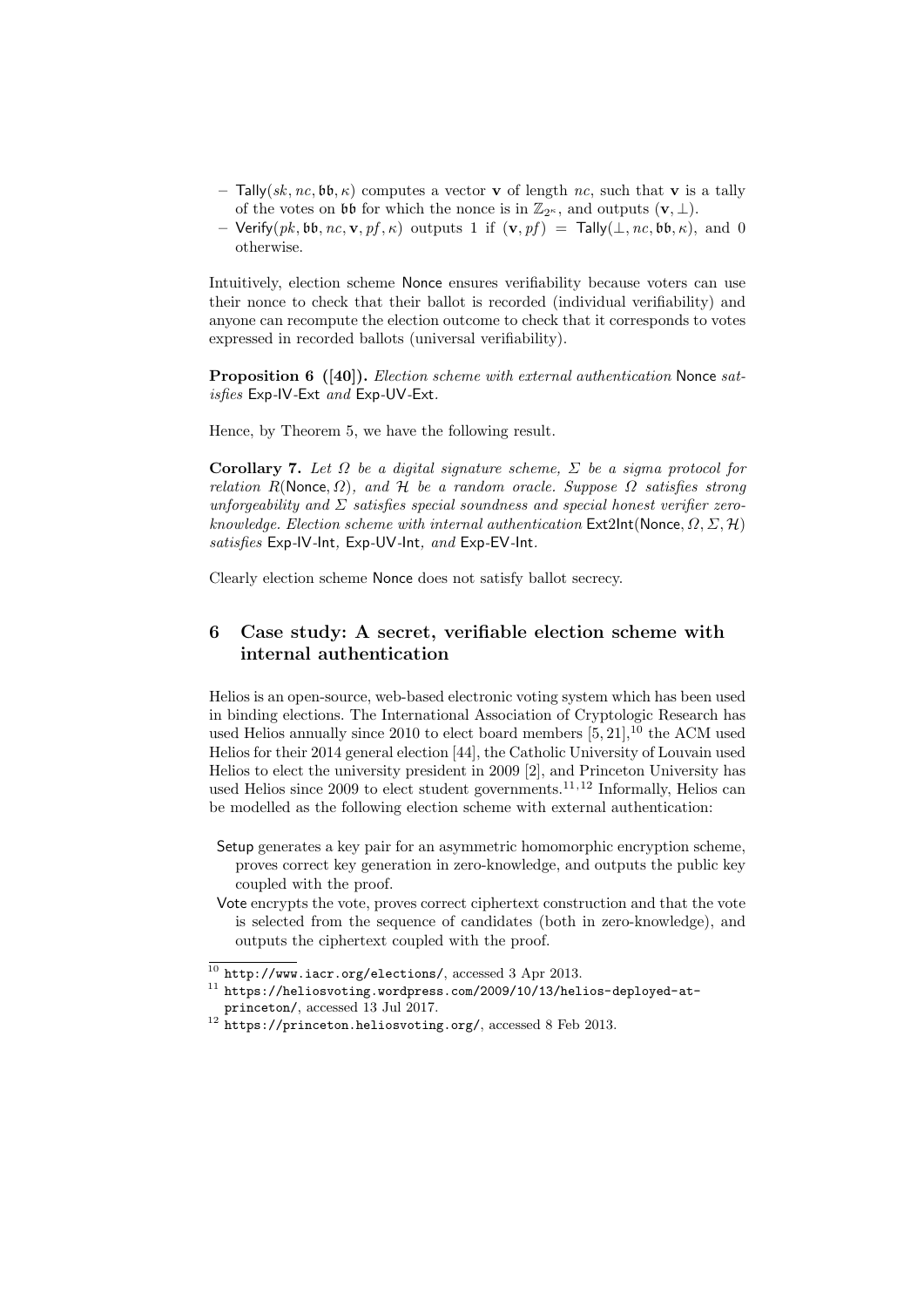- Tally proceeds as follows. First, any ballots on the bulletin board for which proofs do not hold are discarded. Secondly, the ciphertexts in the remaining ballots are homomorphically combined, the homomorphic combination is decrypted to reveal the election outcome, and correctness of decryption is proved in zero-knowledge. Finally, the election outcome and proof of correct decryption are output.
- Verify recomputes the homomorphic combination, checks the proofs, and outputs 1 if these checks succeed and 0 otherwise.

The original scheme [2] is known to be vulnerable to attacks against ballot secrecy and verifiability,  $13$  and defences against those attacks have been proposed [17, 8, 39, 36]. We adopt the formal definition of a Helios variant by Smyth, Frink & Clarkson [40], which adopts non-malleable ballots [41, 36] and uses the Fiat–Shamir transformation with statements in hashes [8] to defend against those attacks. Henceforth, we write Helios'16 to refer to that formalisation.

Using our construction we derive an election scheme with internal authentication from Helios'16 and prove privacy and verifiability using our results.

**Theorem 8.** Let  $\Omega$  be a digital signature scheme,  $\Sigma$  be a sigma protocol for relation  $R(Helios'16, \Omega)$ , and H be a random oracle. Suppose  $\Omega$  satisfies strong unforgeability and  $\Sigma$  satisfies special soundness and special honest verifier zeroknowledge. Election scheme with internal authentication  $Ext2Int(Helios'16, \Omega, \Sigma,$  $H$ ) satisfies Ballot-Secrecy-Int, Exp-IV-Int, Exp-UV-Int, and Exp-EV-Int.

Proof. Smyth shows that Helios'16 satisfies Ballot-Secrecy-Ext [36] and Smyth, Frink & Clarkson show that Exp-IV-Ext and Exp-UV-Ext are satisfied too [40]. Moreover,  $FS(\Sigma, \mathcal{H})$  satisfies zero-knowledge by Theorem 10. Hence, we conclude by Theorems 2 & 5.  $\Box$ 

Comparison with Helios-C. Schemes derived from Helios using our construction are similar to Helios-C [15, 16]. Indeed, they use ballots that include a Helios ballot and a signature on that Helios ballot. The schemes derived by our construction also include proofs of correct construction, unlike Helios-C. We will see that this distinction is crucial to ensure ballot secrecy.

Cortier *et al.* [15,  $\S5$ ] analysed Helios-C using the definition of ballot secrecy by Bernhard et al. [8]. That definition assumes "ballots are recorded-as-cast, i.e., cast ballots are preserved with integrity through the ballot collection process" [36, §7]. Unfortunately, ballot secrecy is not satisfied without this assumption, because Helios-C uses malleable ballots.

Remark 9. Helios-C does not satisfy Ballot-Secrecy-Int.

*Proof sketch.* An adversary can observe and block a voter's ballot,  $^{14}$  extract the underlying Helios ballot, sign that ballot, and post the ballot and signature on the bulletin board. The adversary can then exploit the relation between ballots to recover the voter's vote from the election outcome. (Cf. [17].)  $\Box$ 

 $13$  Beyond secrecy and verifiability, attacks against eligibility are also known  $[42, 27]$ .

<sup>&</sup>lt;sup>14</sup> Ballot blocking violates the recorded-as-cast assumption used in Cortier *et al.*'s proof.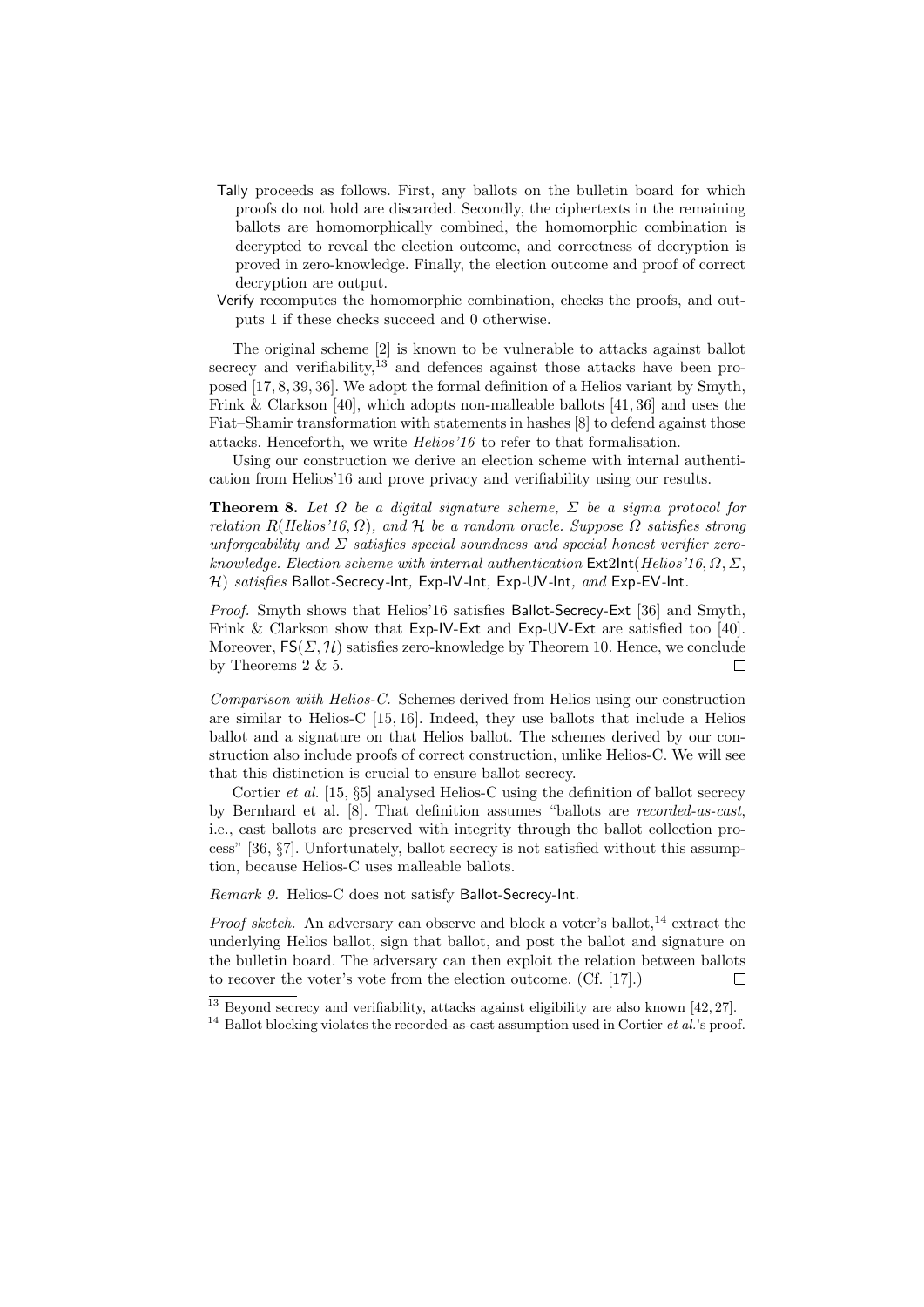Ext2Int(Helios'16,  $\Omega$ ,  $\Sigma$ ,  $\mathcal{H}$ ) ballots extend non-malleable Helios'16 ballots with a signature and a proof demonstrating construction of both the embedded Helios'16 ballot and signature, thus, Ext2Int(Helios'16,  $\Omega$ ,  $\Sigma$ ,  $\mathcal{H}$ ) uses non-malleable ballots, so it is not similarly effected.

Beyond secrecy, Smyth, Frink & Clarkson [40] have shown that Helios-C does not satisfy Exp-UV-Int. Hence, we improve upon Helios-C by satisfying Ballot-Secrecy-Ext and Exp-UV-Int.

Our results can also be applied to the variant of Helios that applies a mixnet to encrypted votes and decrypts the mixed encrypted votes to reveal the outcome [1, 11], rather than homomorphically combining encrypted votes and decrypting the homomorphic combination to reveal the outcome. Tsoukalas *et al.* [45] released Zeus as a fork of Helios spliced with mixnet code to derive an implementation of that variant, and Yingtong Li released helios-server-mixnet as an extension of Zeus with threshold asymmetric encryption.<sup>15</sup> We could use our construction to derive an election scheme with internal authentication from the mixnet variant of Helios and use our privacy and verifiability results to prove security. Since the ideas remain the same, we do not pursue further details.

### 7 Conclusion

This work was initiated by a desire to eliminate trust assumptions placed upon the operators of external authentication services. Cortier et al. made progress in this direction with Helios-C, which builds upon Helios by signing ballots. We discovered that Helios-C does not satisfy ballot secrecy in the presence of an adversary that controls the bulletin board or the communication channel, and it is known that verifiability is not satisfied either. We realised that proving correct construction of both the Helios ballot and the signature suffices for non-malleability. This prompted the design of our construction and led to the accompanying security proofs that it produces voting systems satisfying ballot secrecy and verifiability. Finally, we demonstrated the applicability of our results by applying our construction to the Helios voting system. The next step would be to select a suitable sigma protocol and signature scheme to instantiate our construction concretely. And an interesting and useful direction for future work will be to consider, in general, the practical challenges of implementing our construction efficiently.

#### Acknowledgements

In the context of [40], Smyth conceived the fundamental ideas of our construction for election schemes with internal authentication. In addition, Smyth discovered

<sup>&</sup>lt;sup>15</sup> Smyth [38] shows that vulnerabilities in Helios cause vulnerabilities in implementations of the mixnet variant and proves verifiability is satisfied when a fix is applied.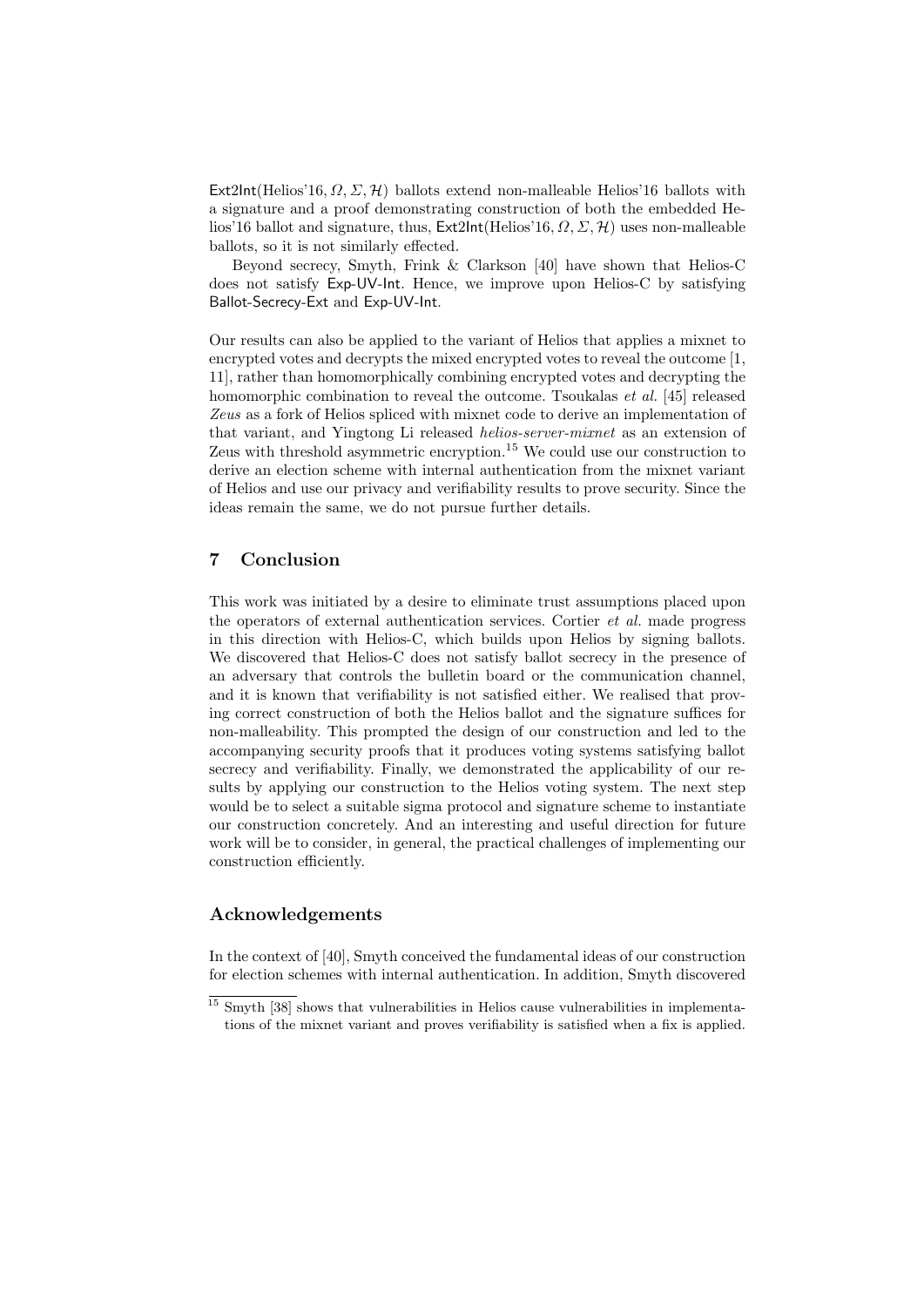that Helios-C does not satisfy ballot secrecy, whilst analysing election verifiability. Smyth and his co-authors, Frink & Clarkson, decided not to publish these results. This paper builds upon those unpublished results and we are grateful to Frink & Clarkson for their part in inspiring this line of work.

### A Cryptographic primitives and security definitions

Definition 6 (Signature scheme (as formalized in  $[24]$ )). A *signature* scheme is a tuple (Gen, Sign, Verify) of probabilistic polynomial-time (PPT) algorithms such that:

- **Gen,** denoted  $(pk, sk) \leftarrow Gen(\kappa)$ , takes a security parameter  $\kappa$  as input and outputs a key pair  $(pk, sk)$ .
- **Sign**, denoted  $\sigma \leftarrow$  Sign(sk, m), takes a private key sk and message m as input, and outputs a signature  $\sigma$ .
- Verify, denoted  $v \leftarrow$  Verify $(pk, m, \sigma)$ , takes a public key pk, message m, and signature  $\sigma$  as input, and outputs a bit v, which is 1 if the signature successfully verifies and 0 otherwise. We assume Verify is deterministic.

Moreover, the scheme must be *correct*: there exists a negligible function negl, such that for all security parameters  $\kappa$  and messages m, we have  $Pr[(pk, sk) \leftarrow$  $Gen(\kappa); \sigma \leftarrow Sign(sk, m); Verify(pk, m, \sigma) = 1] > 1 - negl(\kappa).$ 

Definition 7 (Strong unforgeability (as formalized in [40])). A signature scheme  $\Gamma = (Gen, Sign, Verify)$  satisfies *strong unforgeability* if for all PPT adversaries  $A$ , there exists a negligible function negl, such that for all security parameters  $\kappa$ , we have Succ(Exp-StrongSign( $\Gamma$ ,  $\mathcal{A}$ ,  $\kappa$ ))  $\leq$  negl( $\kappa$ ), where experiment Exp-StrongSign is defined as follows:

Exp-StrongSign( $\Gamma$ ,  $\mathcal{A}$ ,  $\kappa$ ) =

 $(pk, sk) \leftarrow Gen(\kappa);$  $Msq \leftarrow \emptyset;$  $(m, \sigma) \leftarrow A^{\mathcal{O}}(pk, \kappa);$ if Verify $(pk, m, \sigma) = 1 \wedge (m, \sigma) \notin Msg$  then return 1 else  $\mathrel{\mathop\mathrel{\mathop{\rule{.15pt}{0.05em}\rule{.15pt}{0.05em}}}}$  return  $0$ 

The experiment defines an oracle  $\mathcal{O}$ . On invocation  $\mathcal{O}(m)$ , oracle  $\mathcal{O}$  computes a signature  $\sigma \leftarrow \text{Sign}(sk, m)$ , records the request and response  $(m, \sigma)$  by updating Msg to be  $Msg \cup \{(m,\sigma)\}\)$ , and outputs  $\sigma$ .

Definition 8 (Non-interactive proof system (as formalized in [40])). A non-interactive proof system for a relation  $R$  is a tuple of PPT algorithms (Prove, Verify) such that:

– **Prove**, denoted  $\sigma \leftarrow \text{Prove}(s, w, \kappa)$ , is executed by a prover to prove  $(s, w) \in$ R.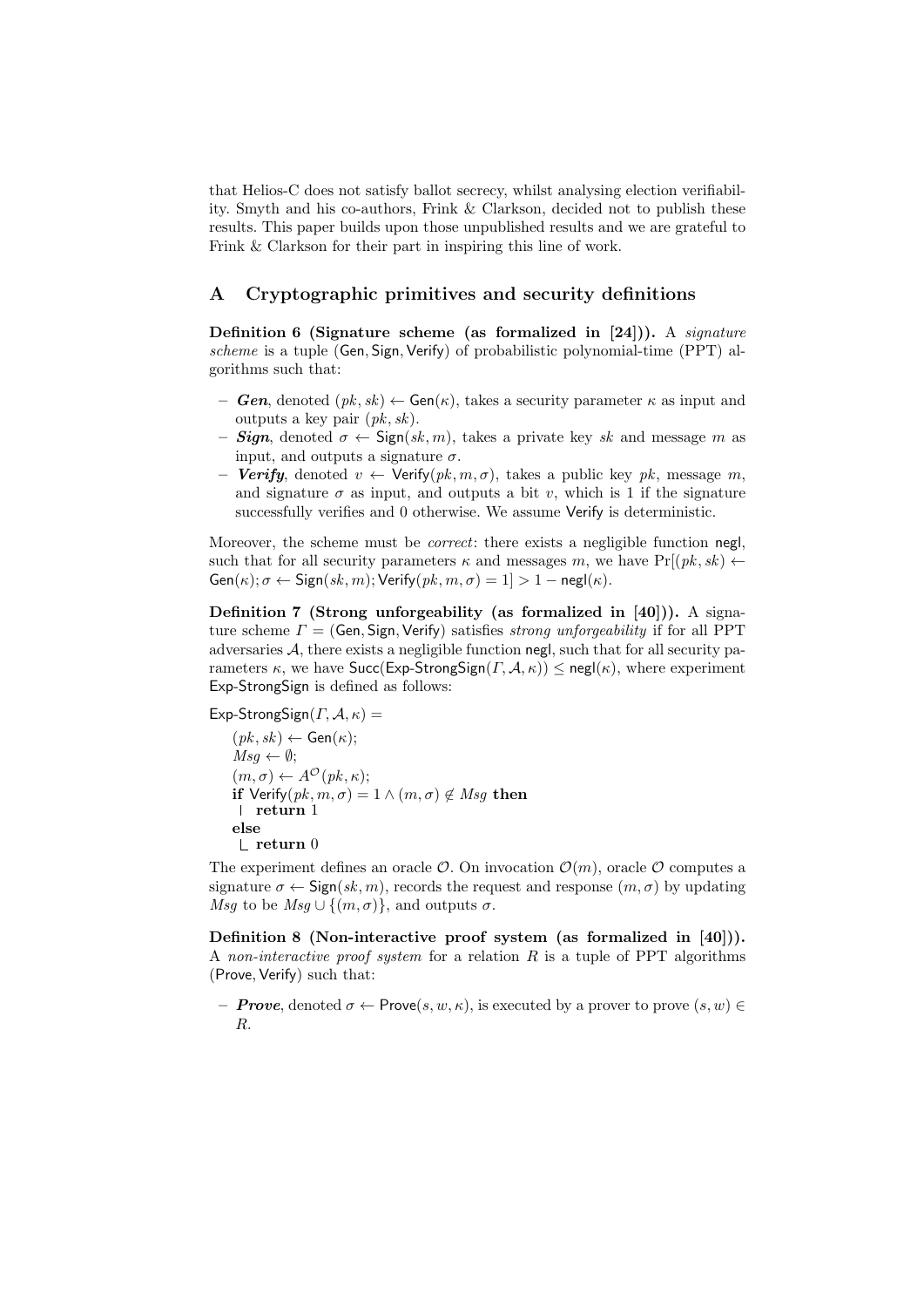**Verify**, denoted  $v \leftarrow \text{Verify}(s, \sigma, \kappa)$ , is executed by anyone to check the validity of a proof. We assume Verify is deterministic.

Moreover, the system must be *complete*: there exists a negligible function negl, such that for all statement and witnesses  $(s, w) \in R$  and security parameters  $\kappa$ , we have  $Pr[\sigma \leftarrow Prove(s, w, \kappa): \text{Verify}(s, \sigma, \kappa) = 1] > 1 - negl(\kappa).$ 

Definition 9 (Fiat-Shamir transformation [18]). Given a sigma protocol  $\Sigma = (Comm, Chal, Resp, Verify_{\Sigma})$  for relation R and a hash function H, the Fiat-Shamir transformation, denoted  $FS(\Sigma, \mathcal{H})$ , is the non-interactive proof system (Prove, Verify), defined as follows:

```
Prove(s, w, \kappa) =
(\text{comm}, t) \leftarrow \text{Comm}(s, w, \kappa);chal \leftarrow H(comm, s);
resp \leftarrow Resp(chal, t, \kappa);return (comm, resp)
```

```
Verify(s, (comm, resp), \kappa) =
chal \leftarrow H(comm, s);
return Verify<sub>Σ</sub>(s, (comm, chal, resp), \kappa)
```
Definition 10 (Zero-knowledge (as formalized in [32])). Let  $\Delta = (Prove,$ Verify) be a non-interactive proof system for a relation  $R$ , derived by application of the Fiat-Shamir transformation [18] to a random oracle  $H$  and the sigma protocol. Moreover, let S be an algorithm, A be an adversary,  $\kappa$  be a security parameter, and  $ZK(\Delta, \mathcal{A}, \mathcal{H}, \mathcal{S}, \kappa)$  be the following game.

```
ZK(\Delta, \mathcal{A}, \mathcal{H}, \mathcal{S}, \kappa) =\beta \leftarrow_R \{0, 1\};g \leftarrow \mathcal{A}^{\mathcal{H}, \mathcal{P}}(\kappa);if g = \beta then
       return 1
     else
        \mathrel{\mathop\mathrel{\mathop{\rule{.15pt}{0.05em}\rule{.15pt}{0.05em}}}} L return 0
```
Oracle P is defined on inputs  $(s, w) \in R$  as follows:

 $-\mathcal{P}(s, w)$  computes if  $\beta = 0$  then  $\sigma \leftarrow$  Prove $(s, w, \kappa)$  else  $\sigma \leftarrow \mathcal{S}(s, \kappa)$  and outputs  $\sigma$ .

And algorithm S can patch random oracle  $\mathcal{H}$ .<sup>16</sup> We say  $\Delta$  satisfies *zero-knowledge*, if there exists a probabilistic polynomial-time algorithm  $S$ , such that for all probabilistic polynomial-time algorithm adversaries  $A$ , there exists a negligible function negl, and for all security parameters  $\kappa$ , we have  $\text{Succ}(ZK(\Delta, \mathcal{A}, \mathcal{H}, \mathcal{S}, \mathcal{A}))$  $k(\kappa)$   $\leq$   $\frac{1}{2}$  + negl( $\kappa$ ). An algorithm S for which zero-knowledge holds is called a  $simulation$  for (Prove, Verify).

<sup>&</sup>lt;sup>16</sup> Random oracles can be *programmed* or *patched*. We will not need the details of how patching works, so we omit them here; see Bernhard et al. [8] for a formalisation.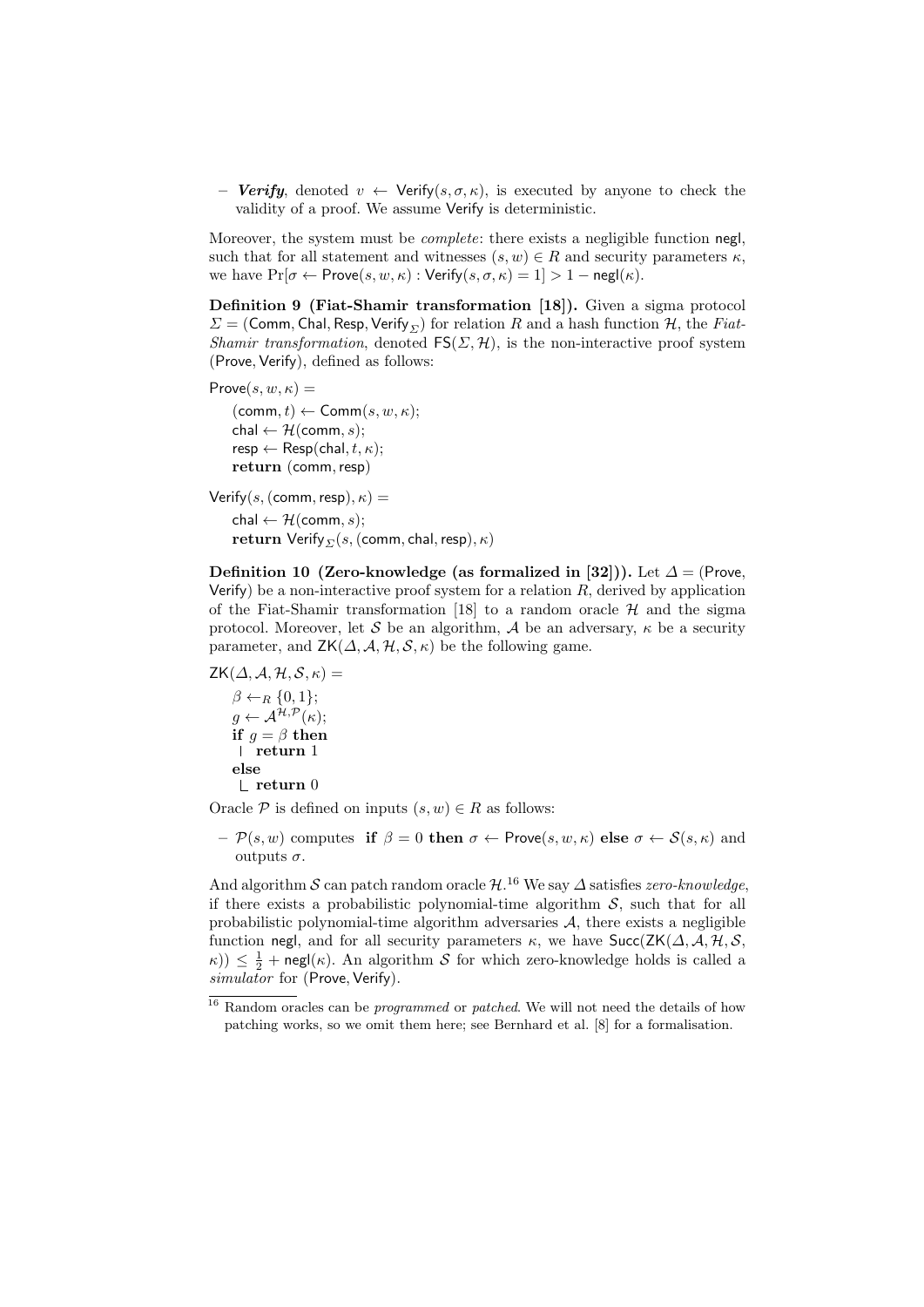**Theorem 10** ([8]). Let  $\Sigma$  be a sigma protocol for relation R, and let H be a random oracle. Suppose  $\Sigma$  satisfies special soundness and special honest verifier zero-knowledge. Non-interactive proof system  $FS(\Sigma, \mathcal{H})$  satisfies zero-knowledge.

### B Proof of Lemma 1

Let  $\varGamma~=~({\sf Setup}_\varGamma, {\sf Vect}$ , Tally $_\varGamma, {\sf Verify}_\varGamma) ,\ \varOmega~=~({\sf Gen}_\varOmega, {\sf Sign}_\varOmega, {\sf Verify}_\varOmega),\ {\sf FS}(\varSigma,$  $H) = (Prove_{\Sigma}, Verify_{\Sigma}),$  and  $Ext2Int(\Gamma, \Omega, \Sigma, \mathcal{H}) = (Setup, Register, Note, Tally,$ Verify). Suppose  $\kappa$  is a security parameter, nb and nc are integers, and  $v_1, \ldots, v_{nb}$  $\in \{1, \ldots, nc\}$  are votes. Further suppose  $(pk, sk, mb, mc)$  is an output of  $\mathsf{Setup}(\kappa)$ such that  $nb \le mb \wedge nc \le mc$ . By definition of **Setup**, we have  $(pk, sk, mb, mc)$ is an output of  $\mathsf{Setup}_{\Gamma}(\kappa)$ . Suppose for each  $i \in \{1, \ldots, nb\}$  that  $(pd_i, d_i)$  is an output of Register $(pk, \kappa)$  and  $\mathbf{b}_i$  is an output of  $\mathsf{Vote}(d_i, pk, nc, v_i, \kappa)$ . By definition of Register, we have for each  $i \in \{1, \ldots, nb\}$  that  $(pd_i, d_i)$  is an output of **Gen** $Q(\kappa)$ . And by definition of Vote, we have for each  $i \in \{1, ..., nb\}$  that  $\mathbf{b}_i$  is a tuple  $(pd_i, b_i, \sigma_i, \tau_i)$  such that  $b_i = \text{Vote}_{\Gamma}(pk, nc, v, \kappa; r)$ ,  $\sigma_i = \text{Sign}_{\Omega}(d, b; r')$ , and  $\tau_i$  is an output of  $Prove_{\Sigma}((pk, b, \sigma, nc, \kappa), (v, r, d, r'), \kappa)$ , where  $r_i$  and  $r'_i$  are coins. Let  $\mathfrak{bb} = {\mathbf{b}_1, \ldots, \mathbf{b}_{nb}}$  and  $L = \{pd_1, \ldots, pd_{nb}\}$ . Suppose **v** is the tally of votes  $v_1, \ldots, v_{nb}$  and  $(\mathbf{v}', pf)$  is an output of Tally $(sk, nc, \mathfrak{bb}, L, \kappa)$ . By definition of Tally, we have  $(\mathbf{v}', pf)$  is an output of Tally $_{\mathit{\Gamma}}(sk, \mathsf{auth}(\mathfrak{bb}, L), \mathit{nc}, \kappa)$ . It suffices to prove  $b \in \text{auth}(\mathfrak{bb}, L)$  iff  $(pd, b, \sigma, \tau) \in \mathfrak{bb}$ , because correctness of  $\Gamma$  ensures outputs  $(\mathbf{v}_\Gamma, pf_\Gamma)$  of  $\mathsf{Tally}_\Gamma(sk, \mathfrak{bb}, nc, \kappa)$  are such that  $\mathbf{v} = \mathbf{v}_\Gamma$ , with overwhelming probability. By correctness of  $\Omega$  and completeness of (Prove<sub> $\Sigma$ </sub>, Verify<sub> $\Sigma$ </sub>), we have  $\mathsf{auth}(\mathfrak{bb},L) = \{b \mid (pd, b, \sigma, \tau) \in \mathfrak{bb} \land (pd, b', \sigma', \tau') \notin \mathfrak{bb} \setminus \{(pd, b, \sigma, \tau)\} \land$ Verify<sub>Ω</sub>( $pd, b', \sigma'$ ) = 1}, with overwhelming probability. Moreover, since  $\Gamma$  satisfies strong unforgeability, we have  $\text{auth}(\mathfrak{bb}, L) = \{b \mid (pd, b, \sigma, \tau) \in \mathfrak{bb}\},\$ with overwhelming probability.  $\Box$ 

### C Ballot privacy: Definitions and proofs

We recall Smyth's definition of ballot secrecy for election schemes with external authentication (Definition 11), and present a natural, straightforward extension of that definition to capture ballot secrecy for election schemes with internal authentication (Definition 12). Our definitions both use predicate balanced such that *balanced*( $\mathfrak{bb}, n_c, B$ ) holds when: for all votes  $v \in \{1, ..., nc\}$  we have  $|\{b \mid b \in \mathfrak{bb} \land \exists v_1 \cdot (b, v, v_1) \in B\}| = |\{b \mid b \in \mathfrak{bb} \land \exists v_0 \cdot (b, v_0, v) \in B\}|.$  Intuitively, the definitions challenge an adversary to determine whether the left-right oracle produces ballots for "left" or "right" inputs, by giving the adversary the oracle's outputs, as well as the election outcome and tallying proof. The definitions prevent the adversary from trivially distinguishing ballots by requiring predicate balanced to hold.

**Definition 11** (Ballot-Secrecy-Ext [36]). Let  $\Gamma$  = (Setup, Vote, Tally, Verify) be an election scheme with external authentication,  $A$  be an adversary,  $\kappa$  be a security parameter, and Ballot-Secrecy-Ext( $\Gamma$ ,  $\mathcal{A}$ ,  $\kappa$ ) be the following game.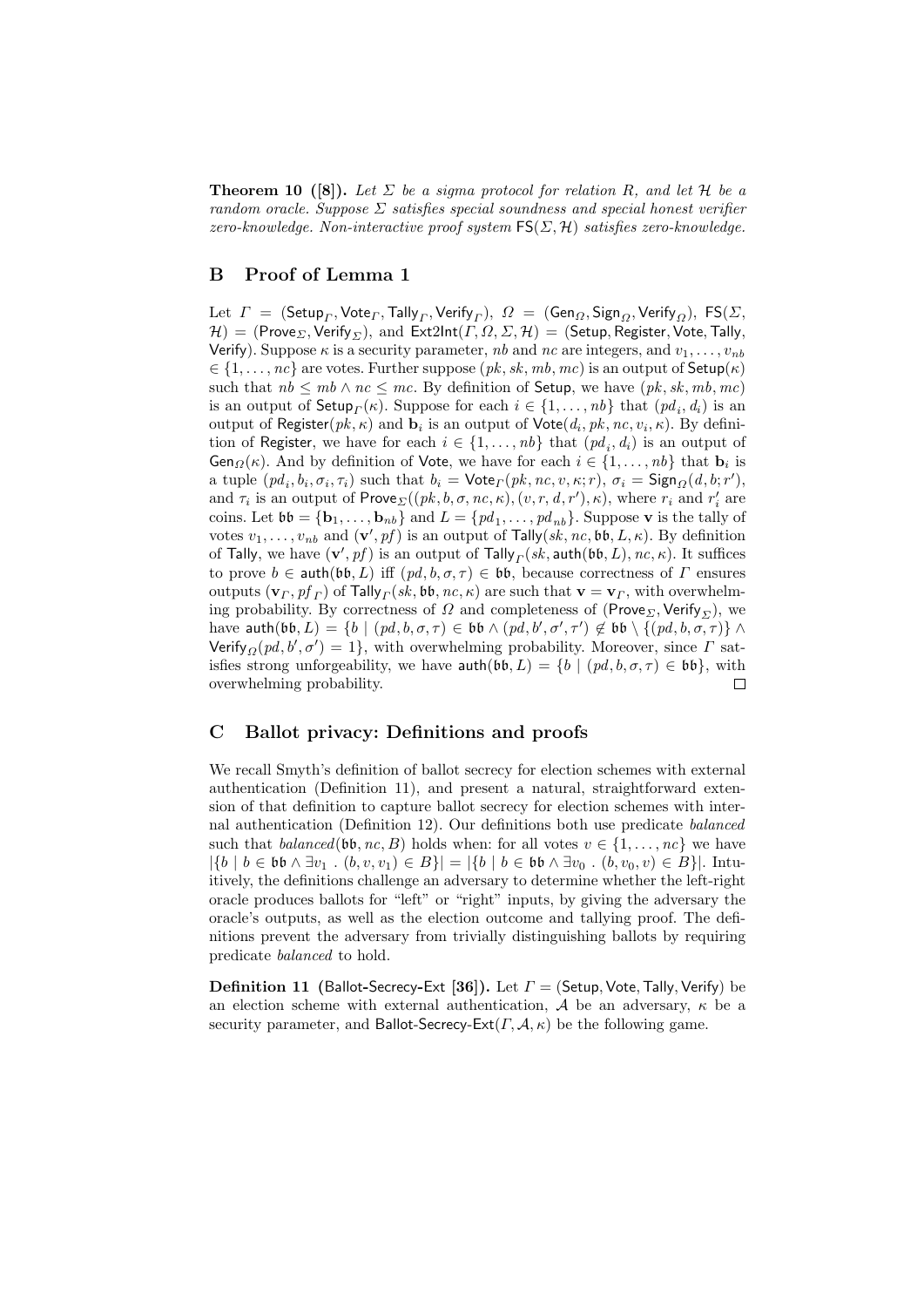Ballot-Secrecy-Ext $(\Gamma, \mathcal{A}, \kappa)$  =

 $(pk, sk, mb, mc) \leftarrow$  Setup $(\kappa);$  $nc \leftarrow \mathcal{A}(pk, \kappa);$  $\beta \leftarrow_R \{0,1\}; B \leftarrow \emptyset;$  $\mathfrak{bb} \leftarrow \mathcal{A}^{\mathcal{O}}($ ;  $(v, pf) \leftarrow \textsf{Tally}(sk, nc, \mathfrak{bb}, \kappa);$  $g \leftarrow \mathcal{A}(\mathbf{v}, pf);$ if  $g = \beta \wedge balanced(\mathfrak{bb}, nc, B) \wedge 1 \leq nc \leq mc \wedge |\mathfrak{bb}| \leq mb$  then return 1 else  $\mathsf{\mathsf{L}}$  return 0

Oracle  $\mathcal O$  is defined as follows:<sup>17</sup>

 $\mathcal{O}(v_0, v_1)$  computes if  $v_0, v_1 \in \{1, ..., nc\}$  then  $b \leftarrow \text{Vote}(pk, nc, v_\beta, \kappa); B \leftarrow$  $B \cup \{(b, v_0, v_1)\}$ ; return b.

We say  $\Gamma$  satisfies Ballot-Secrecy-Ext, if for all probabilistic polynomial-time adversaries A, there exists a negligible function negl, such that for all security parameters  $\kappa$ , we have  $\mathsf{Succ}(\mathsf{Ballot\text{-}Secrecy\text{-}Ext}(\varGamma,\mathcal{A},\kappa)) \leq \frac{1}{2} + \mathsf{negl}(\kappa).$ 

**Definition 12** (Ballot-Secrecy-Int). Let  $\Gamma$  = (Setup, Register, Vote, Tally, Verify) be an election scheme with internal authentication, A be an adversary,  $\kappa$  be a security parameter, and Ballot-Secrecy-Int( $\Gamma$ ,  $\mathcal{A}$ ,  $\kappa$ ) be the following game.

#### Ballot-Secrecy-Int $(\Gamma, \mathcal{A}, \kappa)$  =

 $(pk, sk, mb, mc) \leftarrow$  Setup $(\kappa);$  $nv \leftarrow \mathcal{A}(pk, \kappa);$ for  $1 \leq i \leq nv$  do  $(pd_i, d_i) \leftarrow \text{ Register}(pk, \kappa);$  $nc \leftarrow \mathcal{A}(pd_1, \ldots, pd_{nv});$  $\beta \leftarrow_R \{0, 1\}; B \leftarrow \emptyset; R \leftarrow \emptyset;$  $\mathfrak{bb} \leftarrow \mathcal{A}^{\mathcal{O}}$ ();  $(\mathbf{v}, pf) \leftarrow \mathsf{Tally}(sk, nc, \mathfrak{bb}, \{pd_1, \ldots, pd_{nv}\}, \kappa);$  $q \leftarrow \mathcal{A}(\mathbf{v}, pf);$ if  $q = \beta \wedge balanced(b\mathfrak{b}, nc, B) \wedge 1 \leq nc \leq mc \wedge |b\mathfrak{b}| \leq mb$  then l return 1 else  $\mathsf{\mathsf{L}}$  return  $0$ 

Oracle  $\mathcal O$  is defined as follows:

 $\mathcal{O}(i, v_0, v_1)$  computes if  $v_0, v_1 \in \{1, ..., nc\} \land i \notin R$  then  $b \leftarrow \mathsf{Vote}(d_i, pk, o)$  $nc, v_{\beta}, \kappa); B \leftarrow B \cup \{(b, v_0, v_1)\}; R \leftarrow R \cup \{i\};$  return b; and  $\mathcal{O}(i) \text{ computes } \textbf{if} \,\, i \not \in R \textbf{ then } R \leftarrow R \cup \{i\}; \textbf{return } d_i.$ 

We say  $\Gamma$  satisfies Ballot-Secrecy-Int, if for all probabilistic polynomial-time adversaries  $A$ , there exists a negligible function negl, such that for all security parameters  $\kappa$ , we have Succ(Ballot-Secrecy-Int $(\Gamma, \mathcal{A}, \kappa) \geq \frac{1}{2} + \mathsf{negl}(\kappa)$ .

 $\overline{17}$  Oracles may access game parameters, e.g., pk.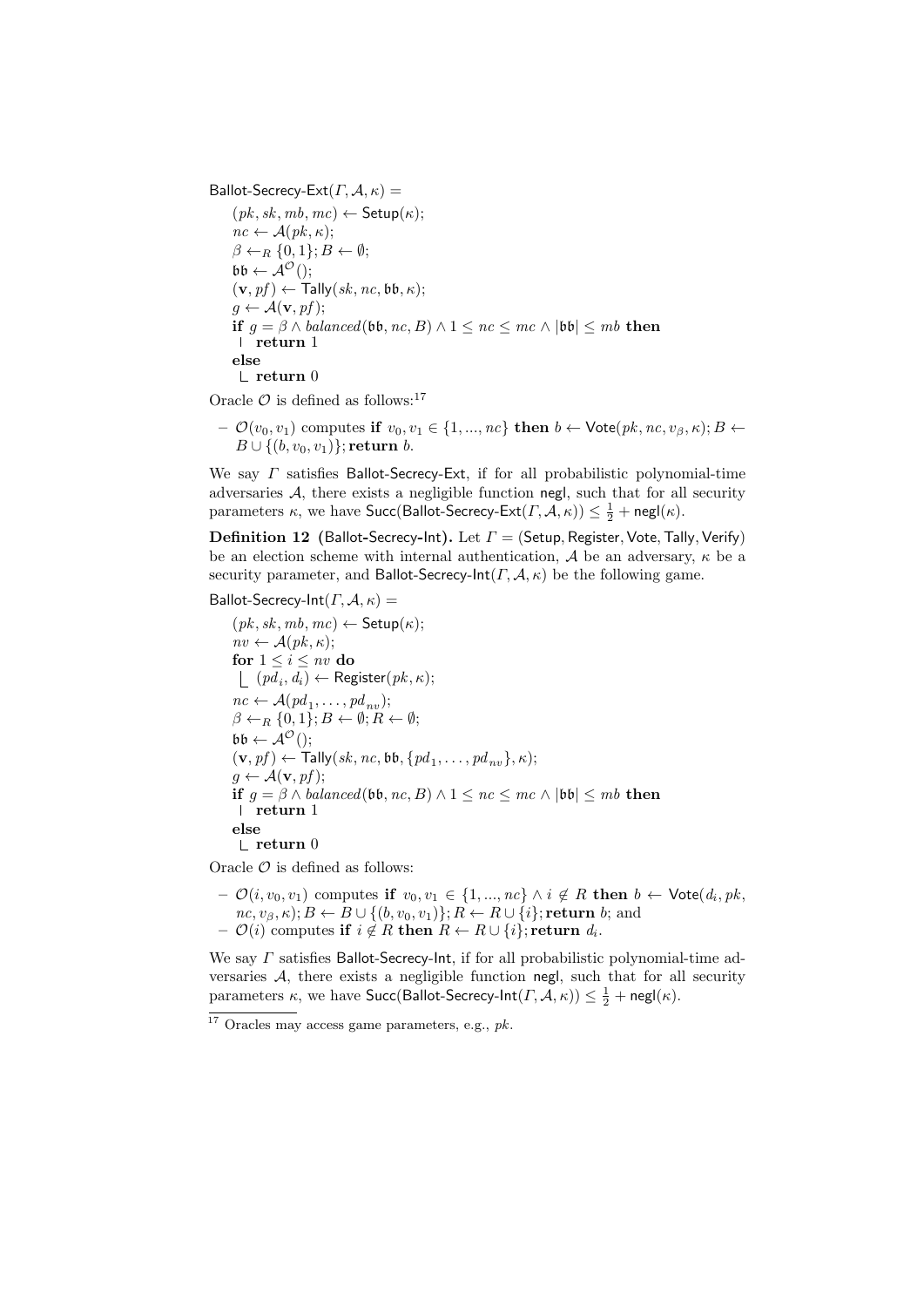Game Ballot-Secrecy-Int extends Ballot-Secrecy-Ext to take credentials into account. In particular, the challenger constructs nv credentials, where nv is chosen by the adversary. These credentials are used to construct ballots and for tallying. Public and private credentials are available to the adversary. Albeit, the oracle will only reveal a private credential if it has not used it to construct a ballot. Moreover, the oracle may only use a private credential to construct a ballot if it has not revealed it nor constructed a previous ballot with it.

*Proof of Theorem 2.* Suppose Ballot-Secrecy-Int is not satisfied by  $Ext2Int(\Gamma, \Omega)$ ,  $\Sigma$ , H), i.e., there exists a adversary A such that for all negligible functions negl there exists a security parameter  $\kappa$  and Succ(Ballot-Secrecy-Int(Ext2Int( $\Gamma$ ,  $\Omega$ ,  $\Sigma$ ,  $H(A, \kappa) \leq \frac{1}{2} + \mathsf{negl}(\kappa)$ . We construct an adversary  $\mathcal B$  against  $\Gamma$  from  $\mathcal A$ .

 ${\rm Let}\,\, \varGamma=({\sf Setup}_\varGamma, {\sf Vote}_\varGamma, {\sf Tally}_\varGamma, {\sf Verify}_\varGamma),\, \varOmega=({\sf Gen}_\varOmega, {\sf Sign}_\varOmega, {\sf Verify}_\varOmega),\, {\sf FS}(\varSigma,$  $H) = (Prove_{\Sigma}, Verify_{\Sigma}),$  and  $Ext2Int(\Gamma, \Omega, \Sigma, \mathcal{H}) = (Setup, Register, Note, Tally,$ Verify). By Theorem 10, non-interactive proof system (Prove<sub>Σ</sub>, Verify<sub>Σ</sub>) satisfies zero-knowledge, i.e., there exists a simulator for (Prove<sub>Σ</sub>, Verify<sub>Σ</sub>). Let S be such a simulator. We define  $\beta$  as follows:

- $\ \mathcal{B}(pk, \kappa)$  computes  $nv \leftarrow \mathcal{A}(pk, \kappa);$  for  $1 \leq i \leq nv$  do  $(pd_i, d_i) \leftarrow \mathsf{Register}(pk,$  $\kappa$ );  $nc \leftarrow \mathcal{A}(pd_1, \ldots, pd_{nv})$  and outputs nc.
- $-$  B() computes  $R \leftarrow \emptyset$ ; bb  $\leftarrow$   $\mathcal{A}^{\mathcal{O}}($ ; bb  $\leftarrow$  auth(bb,  $\{pd_1, \ldots, pd_{nv}\}$ ) and outputs  $\mathfrak{bb}$ , handling oracle calls from  $A$  as follows. Given an oracle call  $\mathcal{O}(i, v_0, v_1)$  such that  $v_0, v_1 \in \{1, ..., nc\} \land i \notin R$ , adversary  $\mathcal{B}$  computes  $b \leftarrow \mathcal{O}(v_0, v_1); \sigma \leftarrow \mathsf{Sign}_{\Omega}(d_i, b); \tau \leftarrow \mathcal{S}((pk, b, \sigma, nc, \kappa), \kappa); R \leftarrow R \cup \{i\}$  and returns  $(pd_i, b, \sigma, \tau)$  to A. Moreover, given an oracle call  $\mathcal{O}(i)$  such that  $i \notin R$ , adversary B computes  $R \leftarrow R \cup \{i\}$  and returns  $d_i$  to A.
- $\mathcal{B}(\mathbf{v}, \textit{pf})$  computes  $q \leftarrow \mathcal{A}(\mathbf{v}, \textit{pf})$  and outputs q.

We prove that  $\beta$  wins Ballot-Secrecy-Ext against  $\Gamma$ .

Suppose  $(pk, sk, mb, mc)$  is an output of  $\mathsf{Setup}_\Gamma(\kappa)$  and nc is an output of  $\mathcal{B}(pk, \kappa)$ . It is trivial to see that  $\mathcal{B}(pk, \kappa)$  simulates A's challenger to A. Let  $\beta$  be a bit. Suppose bb is an output of  $\mathcal{B}()$ . Since S is a simulator for (Prove<sub> $\Sigma$ </sub>, Verify<sub> $\Sigma$ </sub>), we have  $\mathcal{B}()$  simulates  $\mathcal{A}'$ 's challenger to  $\mathcal{A}$ . In particular,  $\mathcal{B}()$  simulates oracle calls  $\mathcal{O}(i, v_0, v_1)$ . Indeed, adversary  $\mathcal{B}$  computes  $b \leftarrow \mathcal{O}(v_0, v_1); \sigma \leftarrow \mathsf{Sign}_{\Omega}(d_i,$ b);  $\tau \leftarrow \mathcal{S}((pk, b, \sigma, nc, \kappa), \kappa)$ , which, by definition of  $\mathcal{B}$ 's oracle, is equivalent to  $b \leftarrow \mathsf{Vote}_{\Gamma}(pk, nc, v_{\beta}, \kappa); \sigma \leftarrow \mathsf{Sign}_{\Omega}(d_i, b); \tau \leftarrow \mathcal{S}((pk, b, \sigma, nc, \kappa), \kappa).$  And  $\mathcal{A}$ 's oracle computes  $b \leftarrow \mathsf{Vote}(d_i, pk, nc, v_\beta, \kappa), \text{ i.e., } b \leftarrow \mathsf{Vote}_{\Gamma}(pk, nc, v_\beta, \kappa; r); \sigma \leftarrow$  $\mathsf{Sign}_{\Omega}(d_i, b; r'); \tau \leftarrow \mathsf{Prove}_{\Sigma}((pk, b, \sigma, nc, \kappa), (v_{\beta}, r, d_i, r'), \kappa)$ , where r and r' are coins chosen uniformly at random. Hence, computations of b,  $\sigma$  and  $\tau$  by  $\beta$  and A's oracle are equivalent, with overwhelming probability. Suppose  $(v, pf)$  is an output of  $\mathsf{Tally}_\Gamma(sk, \mathfrak{bb}, nc, \kappa)$  and g is an output of  $\mathcal{B}(\mathbf{v}, pf)$ . We have  $\mathcal{B}(\mathbf{v}, pf)$ simulates A's challenger to A, because outputs of  $\textsf{Tally}_{\Gamma}(sk', \textsf{auth}(\mathfrak{bb}', L), nc',$  $\kappa'$ ) and Tally(sk', nc', bb', L, κ') are indistinguishable for all sk', bb', L, nc', and  $\kappa'.$  Indeed, Tally computes  $(\mathbf{v}', pf') \leftarrow \mathsf{Tally}_\Gamma(\mathit{sk}', \mathsf{auth}(\mathfrak{bb}', L), \mathit{nc}', \kappa')$  and outputs  $(v', pf')$ . Since adversary  $\beta$  simulates  $\mathcal{A}$ 's challenger, with overwhelming probability. It follows that  $\beta$  determines  $\beta$  correctly with the same success as  $\mathcal A$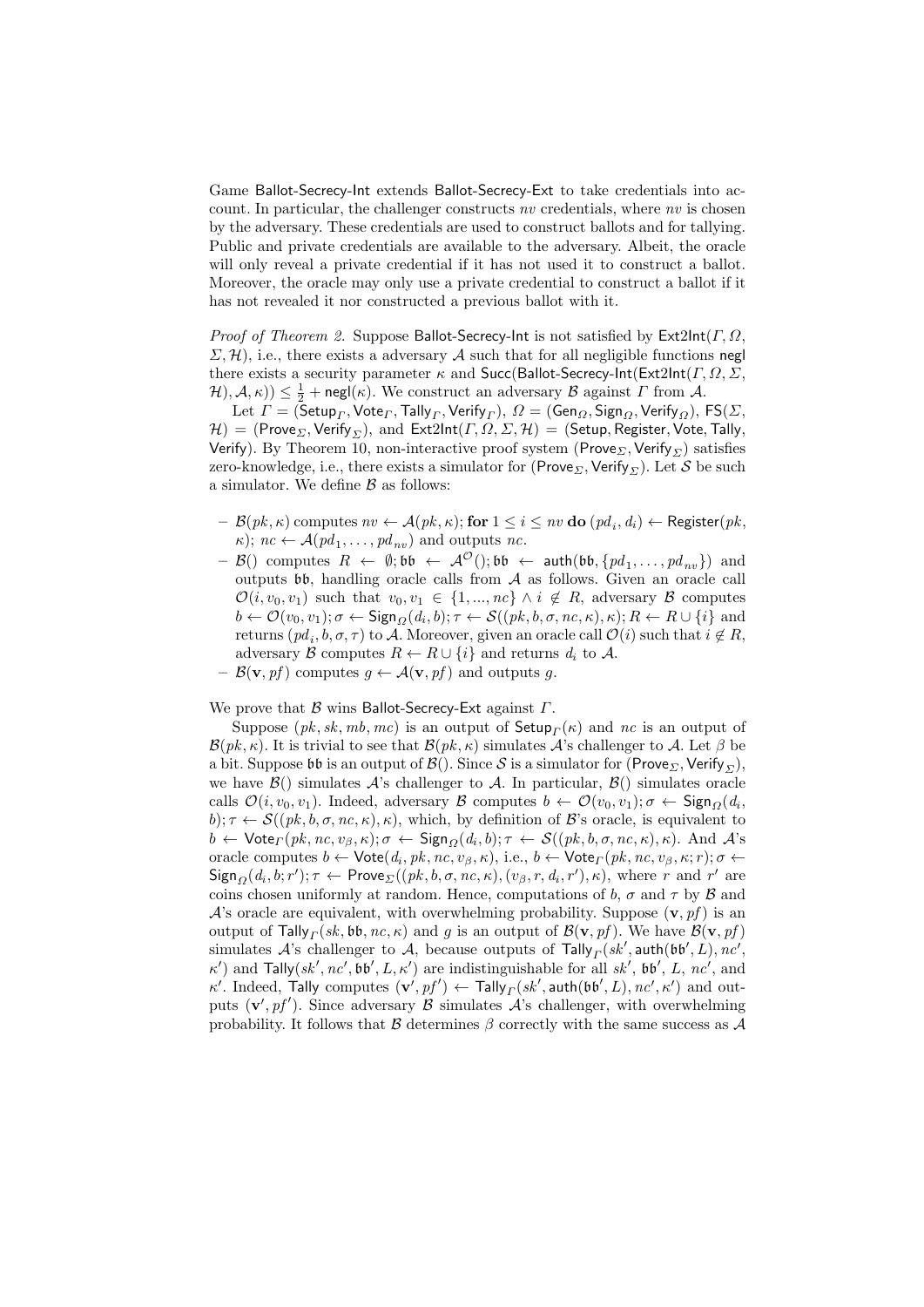with overwhelming probability. Hence,  $\beta$  wins Ballot-Secrecy-Ext( $\Gamma$ ,  $\mathcal{A}$ ,  $\kappa$ ), with overwhelming probability, deriving a contradiction and concluding our proof.  $\Box$ 

### D Election verifiability: Definitions and proofs

We recall definitions of individual, universal and eligibility verifiability by Smyth, Frink & Clarkson [40], and prove that our construction ensures each of these verifiability properties.

#### D.1 Individual verifiability

**Definition 13** (Exp-IV-Ext [40]). Let  $\Gamma$  = (Setup, Vote, Tally, Verify) be an election scheme with external authentication, A be an adversary,  $\kappa$  be a security parameter, and  $Exp-IV-Ext(\Gamma, \mathcal{A}, \kappa)$  be the following game.

Exp-IV-Ext $(\Gamma, \mathcal{A}, \kappa)$  =

 $(pk, nc, v, v') \leftarrow \mathcal{A}(\kappa);$  $b \leftarrow \mathsf{Vote}(pk, nc, v, \kappa);$  $b' \leftarrow \mathsf{Vote}(pk, nc, v', \kappa);$ if  $b = b' \wedge b \neq \perp \wedge b' \neq \perp$  then return 1 else  $\mathsf{\mathsf{L}}$  return 0

We say  $\Gamma$  satisfies Exp-IV-Ext, if for all probabilistic polynomial-time adversaries  $A$ , there exists a negligible function negl, such that for all security parameters  $\kappa$ , we have Succ(Exp-IV-Ext( $\Gamma$ ,  $\mathcal{A}$ ,  $\kappa$ ))  $\leq$  negl( $\kappa$ ).

Definition 14 (Exp-IV-Int [40]). Let  $\Gamma =$  (Setup, Register, Vote, Tally, Verify) be an election scheme with external authentication,  $A$  be an adversary,  $\kappa$  be a security parameter, and  $Exp-IV-Int(\Pi, \mathcal{A}, \kappa)$  be the following game.

Exp-IV-Int $(\Pi, \mathcal{A}, \kappa)$  =  $(pk, nv) \leftarrow \mathcal{A}(\kappa);$ for  $1 \leq i \leq nv$  do  $(pd_i,d_i) \leftarrow$  Register $(pk,\kappa);$  $L \leftarrow \{pd_1, \ldots, pd_{nv}\};$  $Crt \leftarrow \emptyset;$  $(nc, v, v', i, j) \leftarrow \mathcal{A}^C(L);$  $b \leftarrow \mathsf{Vote}(d_i, pk, nc, v, \kappa);$  $b' \leftarrow \textsf{Vote}(d_j, pk, nc, v', \kappa);$ if  $b = b' \wedge b \neq \perp \wedge b' \neq \perp \wedge i \neq j \wedge d_i \not\in \text{Crr}(b \wedge d_j \not\in \text{Crr}(b \text{ then } b')$ return 1 else  $\mathrel{\sqsubset}$ return 0

Oracle C is defined such that  $C(i)$  computes  $Crt \leftarrow Crt \cup \{d_i\}$  and outputs  $d_i$ , where  $1 \leq i \leq nv$ .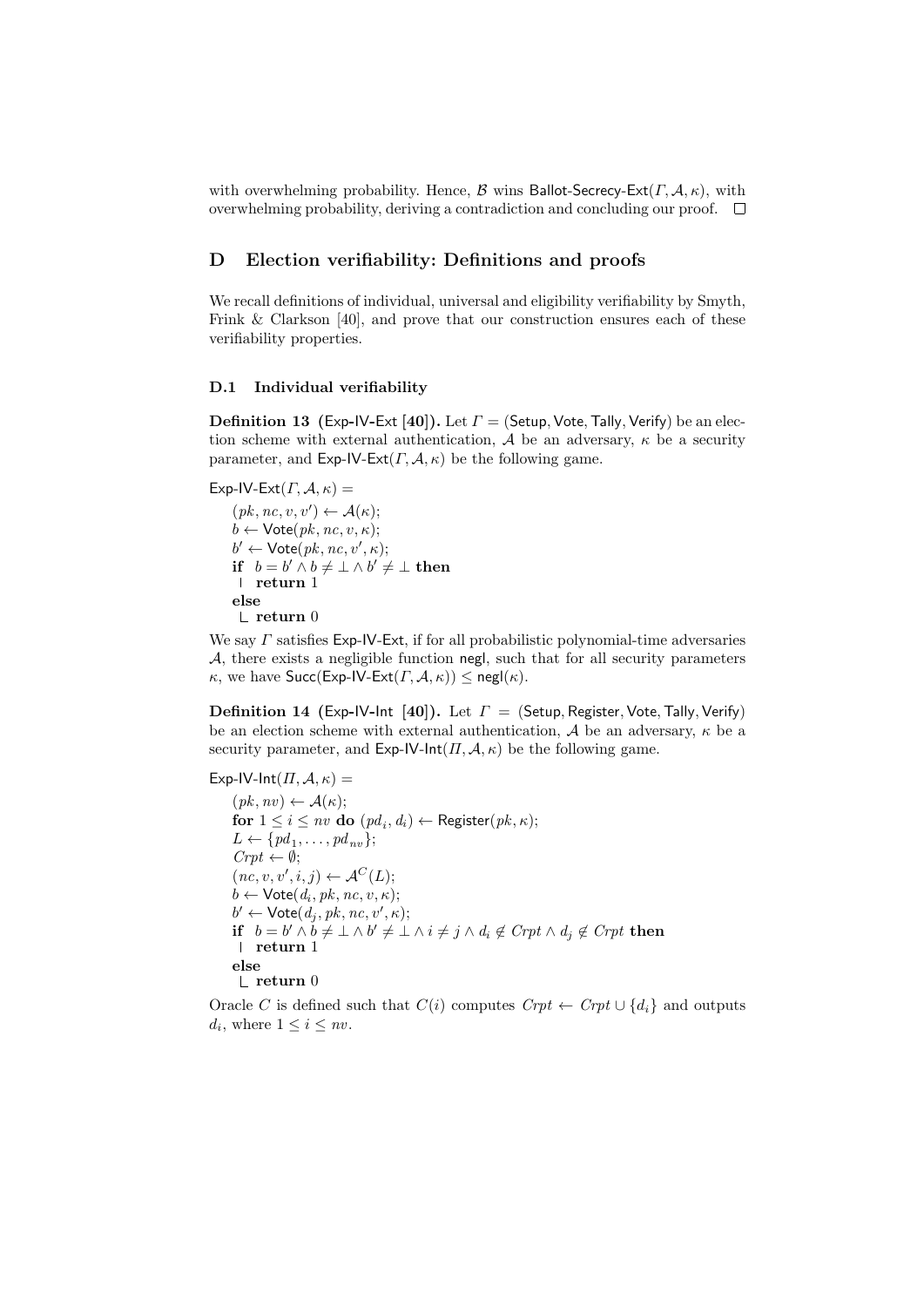We say  $\Gamma$  satisfies Exp-IV-Int, if for all probabilistic polynomial-time adversaries  $A$ , there exists a negligible function negl, such that for all security parameters  $\kappa$ , we have  $Succ(Exp-IV-Int(\Pi, \mathcal{A}, \kappa)) \leq negl(\kappa)$ .

Lemma 11 proves that our construction ensures individual verifiability. Moreover, the assumption that the underlying signature scheme satisfies strong unforgeability can be replaced by the assumption that the underlying election scheme satisfies individual verifiability (Lemma 12).

**Lemma 11.** Let  $\Gamma =$  (Setup, Register, Vote, Tally, Verify) be an election scheme with external authentication,  $\Omega = ($ Gen, Sign, Verify) be a digital signature scheme,  $\Sigma$  be a sigma protocol for relation  $R(\Gamma,\Omega)$ , and H be a hash function. Suppose  $\Omega$ satisfies strong unforgeability. We have  $\textsf{Ext2Int}(\Gamma,\Omega,\Sigma,\mathcal{H})$  satisfies  $\textsf{Exp-IV-Int}.$ 

*Proof.* Suppose  $Ext2Int(\Gamma, \Pi, \Sigma, \mathcal{H})$  does not satisfy Exp-IV-Int. Hence, there exists a PPT adversary  $A$ , such that for all negligible functions negl, there exists a security parameter  $\kappa$  and  $\mathsf{negl}(\kappa) < \mathsf{Succ}(\mathsf{Exp-lV-Int}(\mathsf{Ext2Int}(T, \Pi, \Sigma, \mathcal{H}), \mathcal{A}, \kappa)).$ We construct the following adversary  $\beta$  against strong unforgeability from  $\mathcal{A}$ :

 $\mathcal{B}(pd,\kappa) =$  $(pk, nv) \leftarrow \mathcal{A}(\kappa);$  $i^* \leftarrow_R \{1, \ldots, nv\};$ for  $i \in \{1, \ldots, nv\} \setminus \{i^*\}$  do  $(pd_i, d_i) \leftarrow \text{Register}(pk, \kappa);$  $(nc, v, v', j, k) \leftarrow \mathcal{A}^C(\{pd_1, \ldots, pd_{i^*-1}, pd, pd_{i^*+1}, \ldots, pd_{nv}\});$ if  $i^* = k$  then  $(pd_j, b, \sigma, \tau) \leftarrow \mathsf{Vote}(d_j, pk, nc, v, \kappa);$ return  $(\sigma, b)$ ; else if  $i^* = j$  then  $\label{eq:3} (pd_k,b,\sigma,\tau) \leftarrow \mathsf{Vote}(d_k,pk,nc,v',\kappa);$ return  $(\sigma, b)$ ; else abort;

where  $C(i)$  outputs  $d_i$  if  $i \neq i^*$  and aborts otherwise. We prove that  $\mathcal{B}$  wins strong unforgeability against  $\Omega$ .

Since adversary  $\beta$  chooses  $i^*$  uniformly at random and independently of adversary  $A$ , and since  $A$  is a winning adversary, hence, does not corrupt at least two distinct credentials, we have that  $\beta$  aborts with a probability upperbounded by  $\frac{nv-2}{nv}$ . Let us consider the probability that B wins, when there is no abort. Suppose  $(pd, d)$  is an output of  $Gen(\kappa)$ ,  $(pk, nv)$  is an output of  $A(\kappa)$ , and  $i^*$  is chosen uniformly at random from  $\{1, \ldots, nv\}$ . Further suppose  $(pd_i, d_i)$  is an output of Register( $pk, \kappa$ ) for each  $i \in \{1, \ldots, nv\} \setminus \{i^*\}$ . It is straightforward to see that  $\beta$  simulates the challenger and oracle in Exp-IV-lnt to A. Suppose (nc,  $v, v', j, k$  is an output of  $\mathcal{A}^C(\{pd_1, \ldots, pd_{i^*-1}, pd, pd_{i^*+1}, \ldots, pd_{nv}\})$ . Since A is a winning adversary, outputs of  $\mathsf{Vote}(d_j, pk, nc, v, \kappa)$  and  $\mathsf{Vote}(d_k, pk, nc, v', \kappa)$ collide with non-negligible probability. Hence, if  $i^* = k$ , then  $\mathsf{Vote}(d_j, pk, nc, v,$  $\kappa$ ) outputs  $(pd_j, b, \sigma, \tau)$  such that  $\sigma$  is a signature on b with respect to private key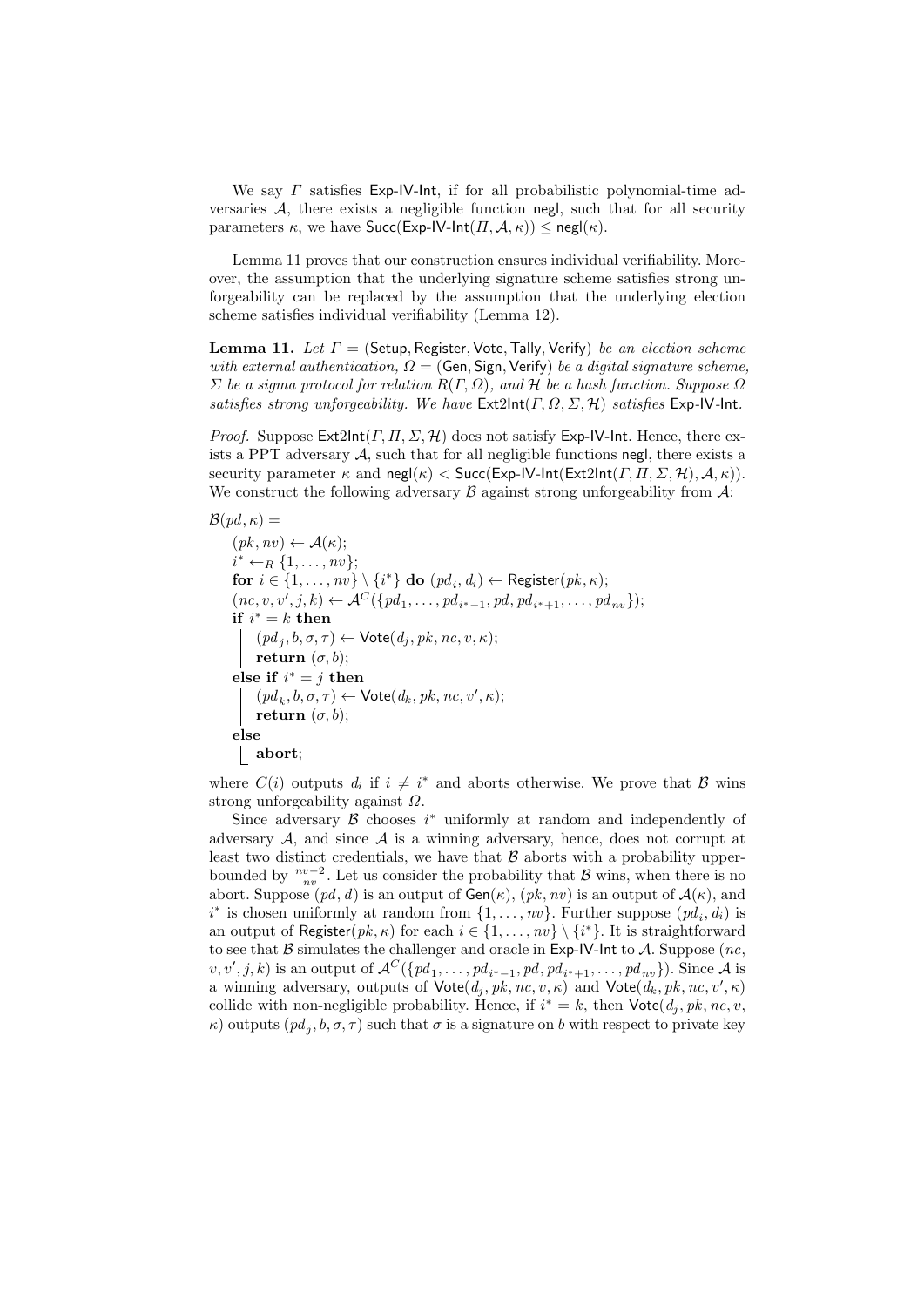$d_{i^*}$ , otherwise  $(i^* = j)$ ,  $\mathsf{Vote}(d_k, pk, nc, v', \kappa)$  outputs  $(pd_k, b, \sigma, \tau)$  such that  $\sigma$  is a signature on b with respect to private key  $d_{i^*}$ . Thus, Succ(Exp-StrongSign(T,  $(\mathcal{B},\kappa))$  is at least  $\frac{2}{nv}$  · Succ(Exp-IV-Int(Ext2Int(T,  $\Pi$ ,  $\Sigma$ ,  $(\mathcal{H})$ ),  $(\mathcal{A},\kappa)$ ), which is nonnegligible.  $\Box$ 

**Lemma 12.** Let  $\Gamma$  be an election scheme with external authentication,  $\Omega$  be a digital signature scheme,  $\Sigma$  be a sigma protocol for relation  $R(\Gamma,\Omega)$ , and  $\mathcal H$  be a hash function. Suppose  $\Omega$  satisfies strong unforgeability. If  $\Gamma$  satisfies Exp-IV-Ext, then  $Ext2Int(\Gamma, \Omega, \Sigma, \mathcal{H})$  satisfies Exp-IV-Int.

Since voters can check that their ballots appear on the bulletin board in  $\Gamma$  and ballots in  $Ext2Int(\Gamma, \Omega, \Sigma, \mathcal{H})$  embed ballots from  $\Gamma$ , we have voters can check that their ballots appear on the bulletin board in  $\mathsf{Ext2Int}(\Gamma, \Omega, \Sigma, \mathcal{H})$  too, i.e.,  $Ext2Int(\Gamma, \Omega, \Sigma, \mathcal{H})$  satisfies individual verifiability. In the context of [40], Frink proved a similar lemma and the following proof adapts his unpublished work.

*Proof.* Suppose  $Ext2Int(\Gamma, \Pi, \Sigma, \mathcal{H})$  does not satisfy Exp-IV-Int. Hence, there exists a PPT adversary  $\mathcal A$ , such that for all negligible functions negl, there exists a security parameter  $\kappa$  and  $\text{negl}(\kappa) < \text{Succ}(\text{Exp-IV-Int}(\text{Ext}2Int(\Gamma, \Pi, \Sigma, \mathcal{H}), \mathcal{A}, \kappa)).$ We construct the following adversary  $\beta$  against Exp-IV-Ext from  $\mathcal{A}$ .

 $\mathcal{B}(\kappa) =$ 

 $(pk, n_V) \leftarrow \mathcal{A}(\kappa);$ for  $1 \leq i \leq nv$  do  $(pd_i,d_i) \leftarrow$  Register $(pk,\kappa);$  $L \leftarrow \{pd_1, \ldots, pd_{nv}\};$  $(nc, v, v', i, j) \leftarrow \mathcal{A}^C(L);$ return  $(nc, v, v')$ 

Adversary B responds to A's oracle calls  $C(\ell)$  by outputting  $sk_{\ell}$ . We prove that  $\beta$  wins Exp-IV-Ext.

It is trivial to see that  $\beta$  simulates  $\mathcal{A}$ 's challenger and oracle to  $\mathcal{A}$ . Moreover, by definition of  $\mathsf{Ext2Int}(F, \Pi, \Sigma, \mathcal{H})$ , we have ballots in  $\mathsf{Ext2Int}(F, \Pi, \Sigma, \mathcal{H})$  embed ballots from Γ. It follows that any collision in  $\textsf{Ext2Int}(F, \Pi, \Sigma, \mathcal{H})$  implies a collision in  $\Gamma$ . Hence, Succ(Exp-IV-Int(Ext2Int( $\Gamma$ ,  $\Pi$ ,  $\Sigma$ ,  $\mathcal{H}$ ),  $\mathcal{A}$ ,  $\kappa$ ))  $\leq$  Succ(Exp-IV-Ext(  $\Box$  $(\Gamma, \mathcal{B}, \kappa)$ , concluding our proof.

#### D.2 Universal verifiability

Election schemes with external authentication. Algorithm Verify is required to accept iff the election outcome is correct. The notion of a correct outcome is captured using function correct-outcome, which is defined such that for all pk, nc,  $\mathfrak{bb}, \kappa, \ell, \text{and } v \in \{1, \ldots, nc\}$ , we have correct-outcome $(pk, nc, \mathfrak{bb}, \kappa)[v]$  $= \ell$  iff  $\exists^{= \ell} b \in \mathfrak{bb} \setminus \{\bot\} : \exists r : b = \mathsf{Vote}(pk, nc, v, \kappa; r),^{18}$  and the vector produced by *correct-outcome* is of length  $nc$ . Hence, component v of vector

<sup>&</sup>lt;sup>18</sup> Function *correct-outcome* uses a *counting quantifier* [34] denoted  $\exists^{-}$ . Predicate  $(\exists^{=\ell} x : P(x))$  holds exactly when there are  $\ell$  distinct values for x such that  $P(x)$  is satisfied. Variable x is bound by the quantifier, whereas  $\ell$  is free.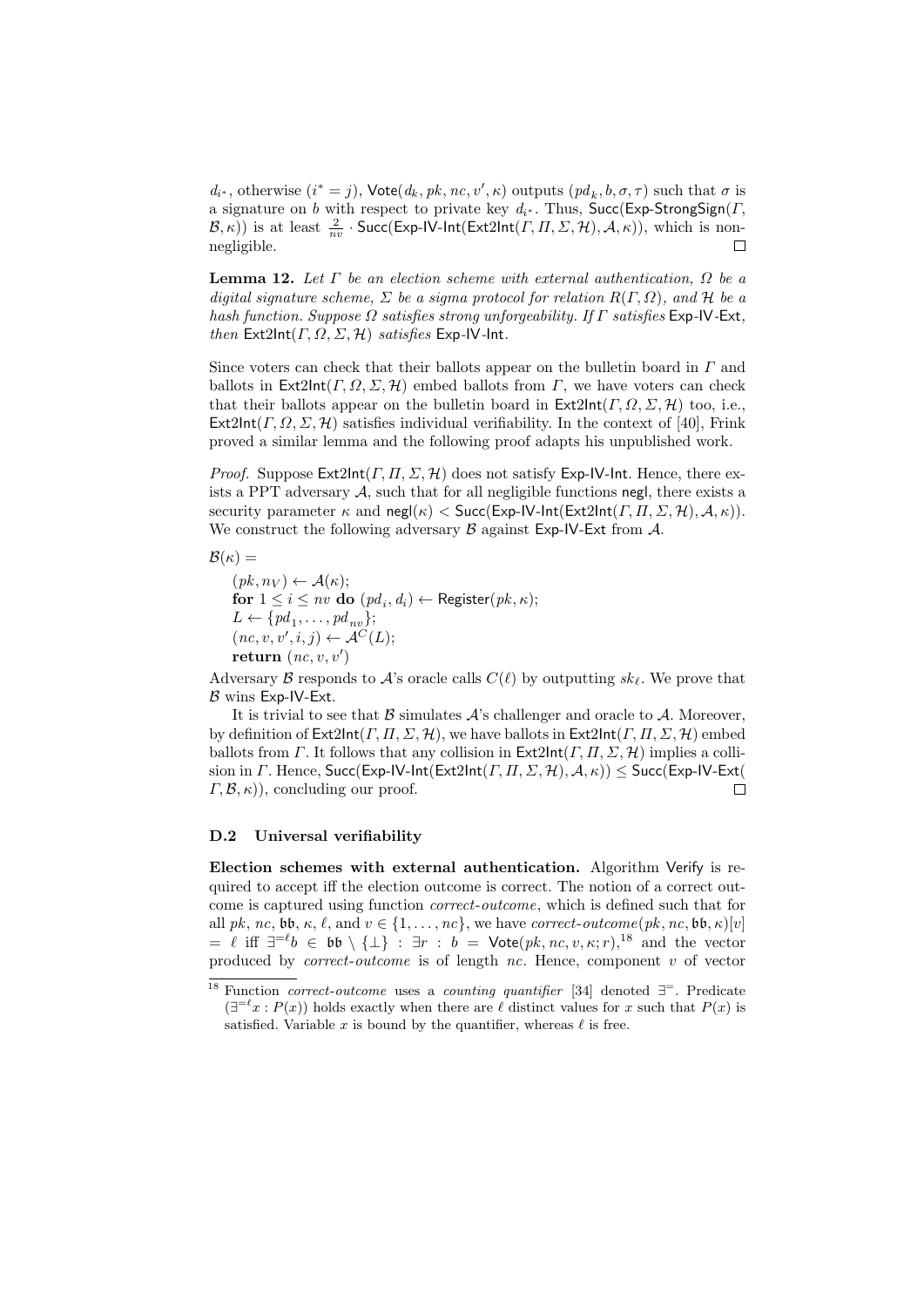correct-outcome( $pk, nc, bb, \kappa$ ) equals  $\ell$  iff there exist  $\ell$  ballots on the bulletin board that are votes for candidate  $v$ . The function requires ballots to be interpreted for only one candidate, which can be ensured by injectivity.

Definition 15 ([40]). An election scheme with external authentication (Setup, Vote, Tally, Verify) satisfies *Injectivity*, if for all security parameters  $\kappa$ , public keys pk, integers nc, and votes v and v', such that  $v \neq v'$ , we have  $Pr[b \leftarrow$  $\mathsf{Vote}(pk, nc, v, \kappa); b' \leftarrow \mathsf{Vote}(pk, nc, v', \kappa): b \neq \bot \wedge b' \neq \bot \Rightarrow b \neq b'] = 1.$ 

The if requirement of universal verifiability is captured by Completeness, which stipulates that election outcomes produced by algorithm Tally will actually be accepted by algorithm Verify. And the *only if* requirement is captured by Soundness, which challenges an adversary to concoct a scenario in which algorithm Verify accepts, but the election outcome is not correct. Combining these definitions we can formulate universal verifiability.

Definition 16 ([40]). An election scheme with external authentication (Setup, Vote,Tally, Verify) satisfies Completeness, if for all probabilistic polynomial-time adversaries A, there exists a negligible function negl, such that for all security parameters  $\kappa$  it holds that  $Pr[(pk, sk, mb, mc) \leftarrow$  Setup $(\kappa)$ ; (bb, nc)  $\leftarrow$   $\mathcal{A}(pk, \kappa)$ ;  $(v, pf) \leftarrow \textsf{Tally}(sk, nc, bb, \kappa) : |bb| \leq mb \land nc \leq mc \Rightarrow \textsf{Verify}(pk, nc, bb, v, pf,$  $\kappa$ ) = 1] > 1 – negl( $\kappa$ ).

Definition 17 ([40]). An election scheme with external authentication (Setup, Vote, Tally, Verify) satisfies *Soundness*, if the scheme satisfies Injectivity and for all probabilistic polynomial-time adversaries  $A$ , there exists a negligible function negl, such that for all security parameters  $\kappa$ , we have Pr[ $(pk, nc, bb, v, pf) \leftarrow$  $\mathcal{A}(\kappa);$  return  $\mathbf{v} \neq correct\text{-}outcome(pk, nc, \mathfrak{bb}, \kappa) \wedge \text{Verify}(pk, nc, \mathfrak{bb}, \mathbf{v}, pf, \kappa) =$  $1] \leq$  negl $(\kappa)$ .

Definition 18 (Exp-UV-Ext [40]). An election scheme with external authentication satisfies Exp-UV-Ext, if Injectivity, Completeness and Soundness are satisfied.

Election schemes with internal authentication. Function correct-outcome is now modified to tally only authorised ballots: let function correct-outcome now be defined such that for all pk, nc, bb, M,  $\kappa$ ,  $\ell$ , and  $v \in \{1, ..., nc\}$ , we have correct-outcome(pk, nc, bb,  $M$ ,  $\kappa$ )[v] =  $\ell$  iff  $\exists^{=\ell} b \in \mathit{authorized}(pk, nc, (bb \setminus$  ${\{\perp\}}, M, \kappa)$  :  $\exists d, r : b = \text{Vote}(d, pk, nc, v, \kappa; r)$ . A ballot is *authorised* if it is constructed with a private credential from  $M$ , and that private credential was not used to construct any other ballot on  $\mathfrak{b}\mathfrak{b}$ . Let *authorized* be defined as follows:  $\alphauthorized(pk, nc, bb, M, \kappa) = \{b : b \in bb \land \exists pd, d, v, r : b =$  $\mathsf{Vote}(\mathit{d}, \mathit{pk}, \mathit{nc}, \mathit{v}, \kappa; r) \ \land \ (\mathit{pd}, \mathit{d}) \ \in \ M \ \land \ \neg \exists \mathit{b}', \mathit{v}', r' \ : \ \mathit{b}' \ \in \ (\mathfrak{bb} \setminus \{\mathit{b}\}) \ \land \ \mathit{b}' \ =$  $\mathsf{Vote}(d, pk, nc, v', \kappa; r')\}.$ 

Definition 19 ([40]). An election scheme with internal authentication (Setup, Register, Vote, Tally, Verify) satisfies *Injectivity*, if for all security parameters  $\kappa$ ,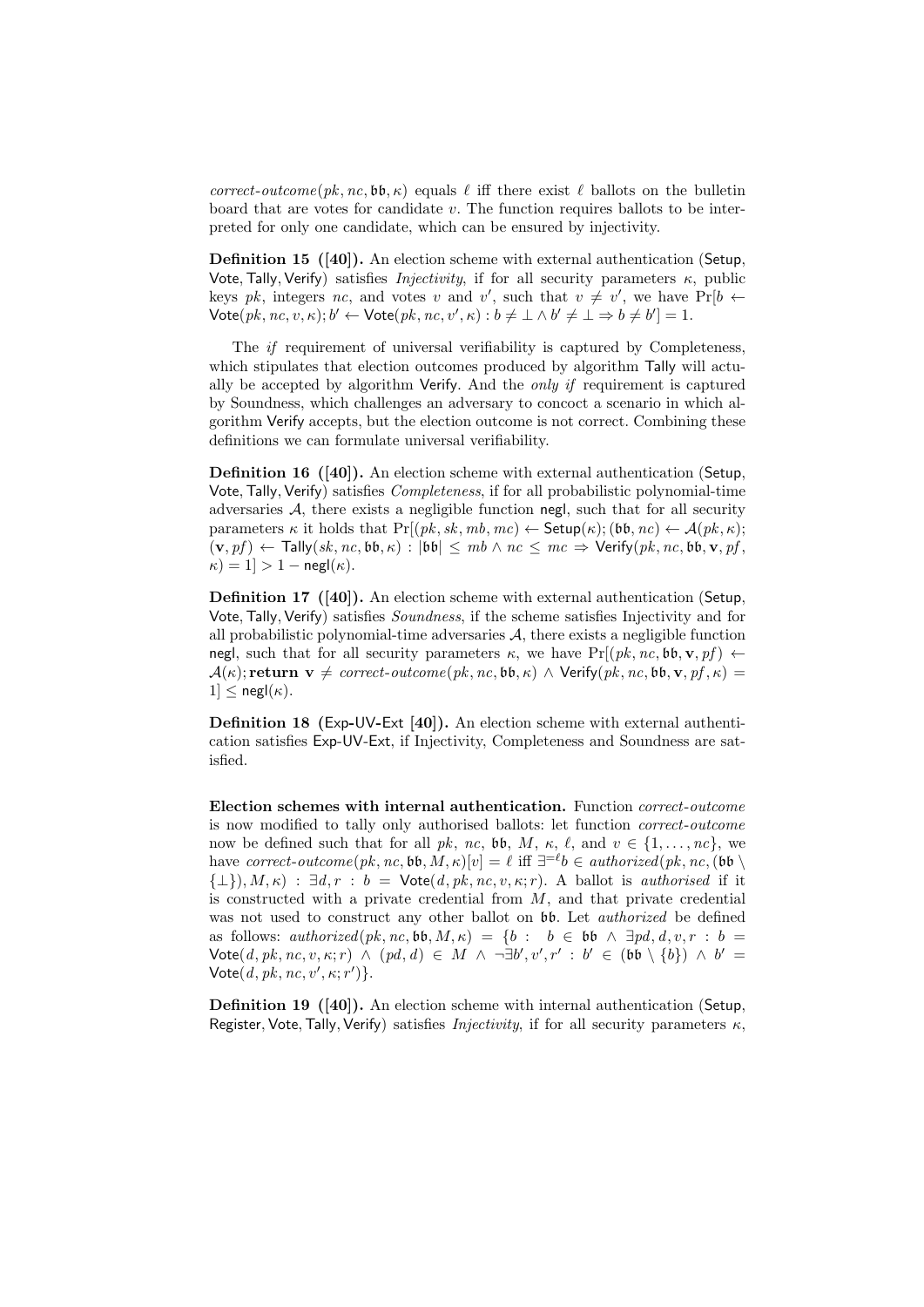public keys pk, integers nc, and votes v and v', such that  $v \neq v'$ , we have  $\Pr[(pd, d) \leftarrow \textsf{Register}(pk, \kappa); (pd', d') \leftarrow \textsf{Register}(pk, \kappa); b \leftarrow \textsf{Vote}(d, pk, nc, v, \kappa);$  $b' \leftarrow \mathsf{Vote}(d', pk, nc, v', \kappa): b \neq \bot \wedge b' \neq \bot \Rightarrow b \neq b'] = 1.$ 

Definition 20 ([40]). An election scheme with internal authentication (Setup, Register, Vote, Tally, Verify) satisfies *Completeness*, if for all probabilistic polynomial-time adversaries  $A$ , there exists a negligible function negl, such that for all security parameters  $\kappa$ , we have  $Pr[(pk, sk, mb, mc) \leftarrow$  Setup $(\kappa); nv \leftarrow \mathcal{A}(pk, \kappa);$ for  $1 \leq i \leq nv$  do  $(pd_i, d_i) \leftarrow$  Register $(pk, \kappa); L \leftarrow \{pd_1, \ldots, pd_{nv}\}; M \leftarrow$  $\{(pd_1, d_1), \ldots, (pd_{nv}, d_{nv})\}; (\mathfrak{bb}, nc) \leftarrow \mathcal{A}(M); (\mathbf{v}, pf) \leftarrow \mathsf{Tally}(sk, nc, \mathfrak{bb}, L, \kappa)$ :  $|{\bf b}{\bf b}| \leq mb \wedge nc \leq mc \Rightarrow$  Verify $(pk, nc, {\bf b}{\bf b}, L, {\bf v}, pf, \kappa) = 1] > 1 - \text{negl}(\kappa)$ .

Definition 21 ([40]). An election scheme with internal authentication (Setup, Register, Vote, Tally, Verify) satisfies *Soundness*, if the scheme satisfies Injectivity and for all probabilistic polynomial-time adversaries  $A$ , there exists a negligible function negl, such that for all security parameters  $\kappa$ , we have Pr[ $(pk,$  $f(nv) \leftarrow A(\kappa);$  for  $1 \leq i \leq nv$  do  $(pd_i, d_i) \leftarrow \text{Register}(pk, \kappa);$   $L \leftarrow \{pd_1, \ldots, d_k\}$  $pd_{nv}\}; M \, \leftarrow \, \{(pd_1, d_1), \dots, (pd_{nv}, d_{nv})\}; (\mathfrak{bb}, nc, \mathbf{v}, pf) \, \leftarrow \, \mathcal{A}(M); \mathbf{return} \;\; \mathbf{v} \, \neq \, \emptyset$  $correct\text{-}outcome(pk, nc, \mathfrak{bb}, M, \kappa) \wedge \text{Verify}(pk, nc, \mathfrak{bb}, L, \mathbf{v}, pf, \kappa) = 1] \leq \mathsf{negl}(\kappa).$ 

Definition 22 (Exp-UV-Int [40]). An election scheme with internal authentication satisfies Exp-UV-Int, if Injectivity, Completeness and Soundness are satisfied.

Our construction ensures universal verifiability. We prove that our construction ensures Injectivity, Completeness, and Soundness.

 ${\bf Lemma \ 13.} \ \ Let \ \varGamma = ({\sf Setup}_\varGamma, {\sf Vote}_\varGamma, {\sf Tally}_\varGamma, {\sf Verify}_\varGamma) \ be \ an \ election \ scheme \ with$ external authentication,  $\Omega = (\text{Gen}_{\Omega}, \text{Sign}_{\Omega}, \text{Verify}_{\Omega})$  be a perfectly correct digital signature scheme,  $\Sigma$  be a sigma protocol for relation  $R(\Gamma,\Omega)$ , and  $H$  be a random oracle. Moreover, let  $FS(\Sigma, \mathcal{H}) = (Prove_{\Sigma}, Verify_{\Sigma}).$  Suppose  $\Gamma$  satisfies Exp-UV-Ext,  $\Omega$  satisfies strong unforgeability and  $\Sigma$  satisfies perfect special soundness and special honest verifier zero-knowledge. Election scheme with internal authentication  $Ext2Int(\Gamma, \Omega, \Sigma, \mathcal{H}) = (Setup, Register, Note, Tally, Verify)$ satisfies Exp-UV-Int.

*Proof.* We prove that  $Ext2Int(\Gamma, \Omega, \Sigma, \mathcal{H})$  satisfies Injectivity, Completeness and Soundness:

*Injectivity.* Algorithm Vote outputs ballots  $(pd, b, \sigma, \tau)$  such that b is an output of Vote<sub>Γ</sub>. Hence, injectivity of Ext2Int(Γ, Ω, Σ, H) follows from Injectivity of Γ, because injectivity guarantees that  $b$  is distinct from other ballots output by Vote $_F$ .

Completeness. We prove that  $\textsf{Ext2Int}(\Gamma,\Omega,\Sigma,\mathcal{H})$  satisfies Completeness by contradiction. Suppose  $\mathsf{Ext2Int}(\Gamma, \Omega, \Sigma, \mathcal{H})$  does not satisfy Completeness, i.e., there exists an adversary  $A$  such that for all negligible functions negl there exists a security parameter  $\kappa$  and the probability defined in Definition 20 is less or equal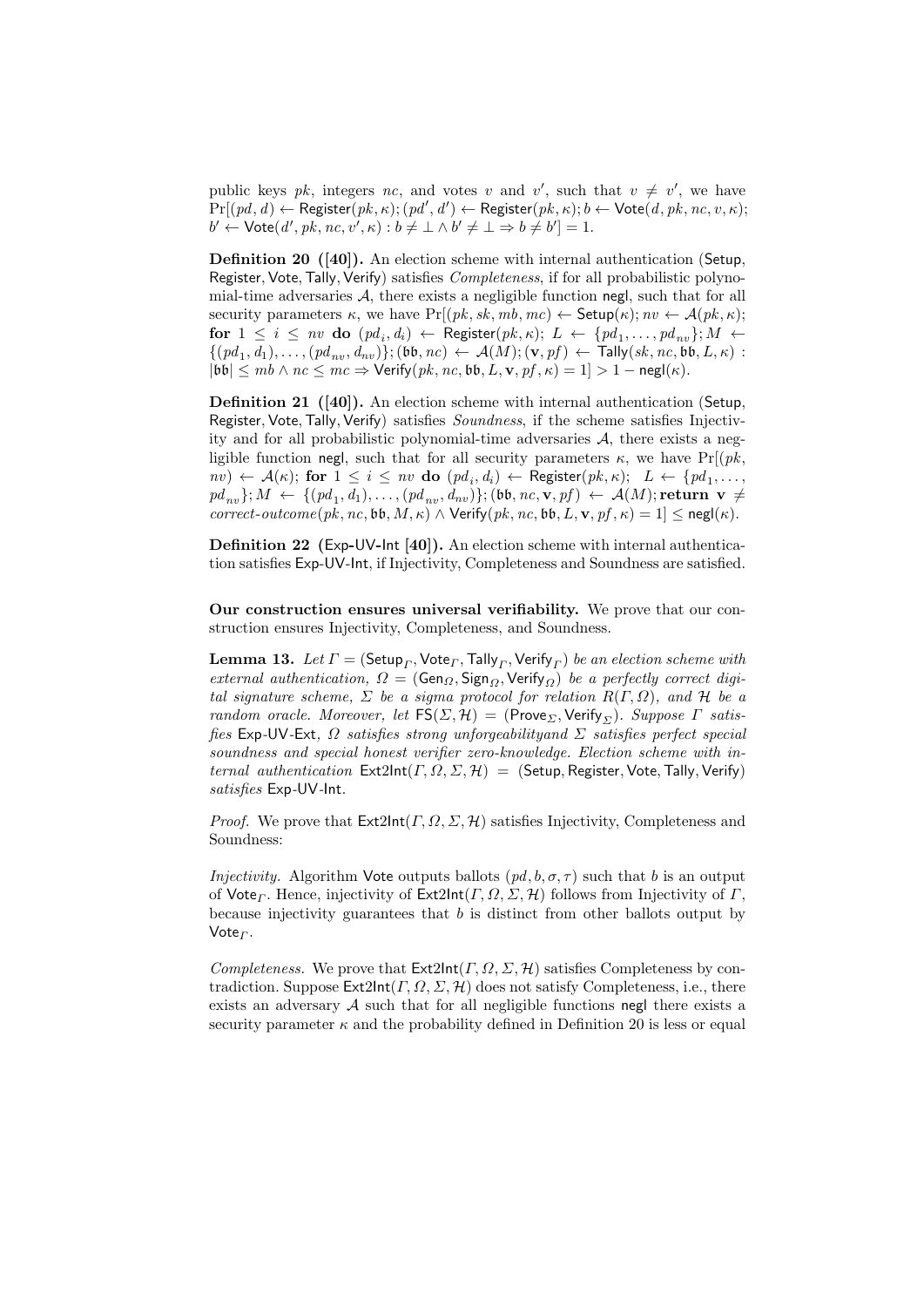to negl( $\kappa$ ). We use A to construct an adversary B that breaks Completeness of Γ.

 $\mathcal{B}(\kappa) =$  $(pk, sk, mb, mc) \leftarrow$  Setup $(\kappa);$  $nv \leftarrow \mathcal{A}(pk, \kappa);$ for  $1 \leq i \leq nv$  do  $(pd_i, d_i) \leftarrow \text{ Register}(pk, \kappa);$  $L = \{pd_1, \ldots, pd_{nv}\};$  $M \leftarrow \{(pd_1, d_1), \ldots, (pd_{nv}, d_{nv})\};$  $(\mathfrak{bb}, \mathit{nc}) \leftarrow \mathcal{A}(M);$ return (auth( $\mathfrak{bb}, L$ ),  $nc$ )

We prove that  $\beta$  breaks Completeness of  $\Gamma$ .

Suppose  $(pk, sk, mb, mc)$  is an output of  $\mathsf{Setup}(\kappa)$ , nv is an output of  $\mathcal{A}(pk, \kappa)$ , and  $(pd_1, d_1), \ldots, (pd_{nv}, d_{nv})$  are outputs of Register $(pk, \kappa)$ . Let  $L = \{pd_1, \ldots,$  $pd_{nv}$  } and  $M = \{(pd_1, d_1), \ldots, (pd_{nv}, d_{nv})\}$ . Suppose  $(\mathfrak{bb}, nc)$  is an output of  $\mathcal{A}(M)$ . Further suppose (auth(bb, L), nc) is an output of  $\mathcal{B}(\kappa)$ . Suppose  $(\mathbf{v}, pf)$ is the output of  $\mathsf{Tally}(sk, nc, \mathfrak{bb}, L, \kappa)$ . By definition, this is the output of  $\mathsf{Tally}_{\varGamma}(k)$ sk, auth( $\mathfrak{bb}, L$ ),  $nc, \kappa$ ).

Since A is a winning adversary, we have  $Verify(pk, nc, b, L, v, pf, \kappa) = 1$  with probability less or equal to  $1 - \text{negl}(\kappa)$ . By definition, Verify's output coincides with the output of  $\mathsf{Verify}_{\varGamma}(pk,\mathsf{auth}(\mathfrak{bb},L),nc,\mathbf{v},\mathit{pf},\kappa),$  which will, by the above, be equal to 1 with probability less or equal to  $1 - \text{negl}(\kappa)$ , meaning that Completeness of  $\Gamma$  does not hold. Thereby deriving a contradiction and concluding our proof.

Soundness. We prove that  $\text{Ext2Int}(\Gamma, \Omega, \Sigma, \mathcal{H})$  satisfies Soundness by contradiction. Suppose  $\mathsf{Ext2Int}(\Gamma,\Omega,\Sigma,\mathcal{H})$  does not satisfy Soundness, i.e., there exists an adversary  $A$  such that for all negligible functions negl there exists a security parameter  $\kappa$  and the probability defined in Definition 21 is greater than negl( $\kappa$ ). We use A to construct an adversary B that wins the Soundness game against  $\Gamma$ .

$$
\mathcal{B}(\kappa) =
$$

 $(pk, nv) \leftarrow \mathcal{A}(\kappa);$ for  $1 \leq i \leq nv$  do  $(pd_i, d_i) \leftarrow \text{ Register}(pk, \kappa);$  $L = \{pd_1, \ldots, pd_{nv}\};$  $M \leftarrow \{(pd_1, d_1), \ldots, (pd_{nv}, d_{nv})\};$  $(\mathfrak{bb}, \mathit{nc}, \mathbf{v}, \mathit{pf}) \leftarrow \mathcal{A}(M);$ return  $(pk, nc, \text{auth}(\mathfrak{bb}, L), \mathbf{v}, pf)$ 

We prove that  $\beta$  wins the Soundness game against  $\Gamma$ .

Suppose  $(pk, nv)$  is an output of  $\mathcal{A}(\kappa)$  and  $(pd_1, d_1), \ldots, (pd_{nv}, d_{nv})$  are outputs of Register $(pk, \kappa)$ . Let  $L = \{pd_1, \ldots, pd_{nv}\}$  and  $M = \{(pd_1, d_1), \ldots, (pd_{nv},$  $\{d_{nn}\}\}\.$  Suppose (bb, nc, v, pf) is an output of  $\mathcal{A}(M)$ . Further suppose (pk, nc, auth(bb, L), v, pf) is an output of  $\mathcal{B}(\kappa)$ . Since A is a winning adversary, we have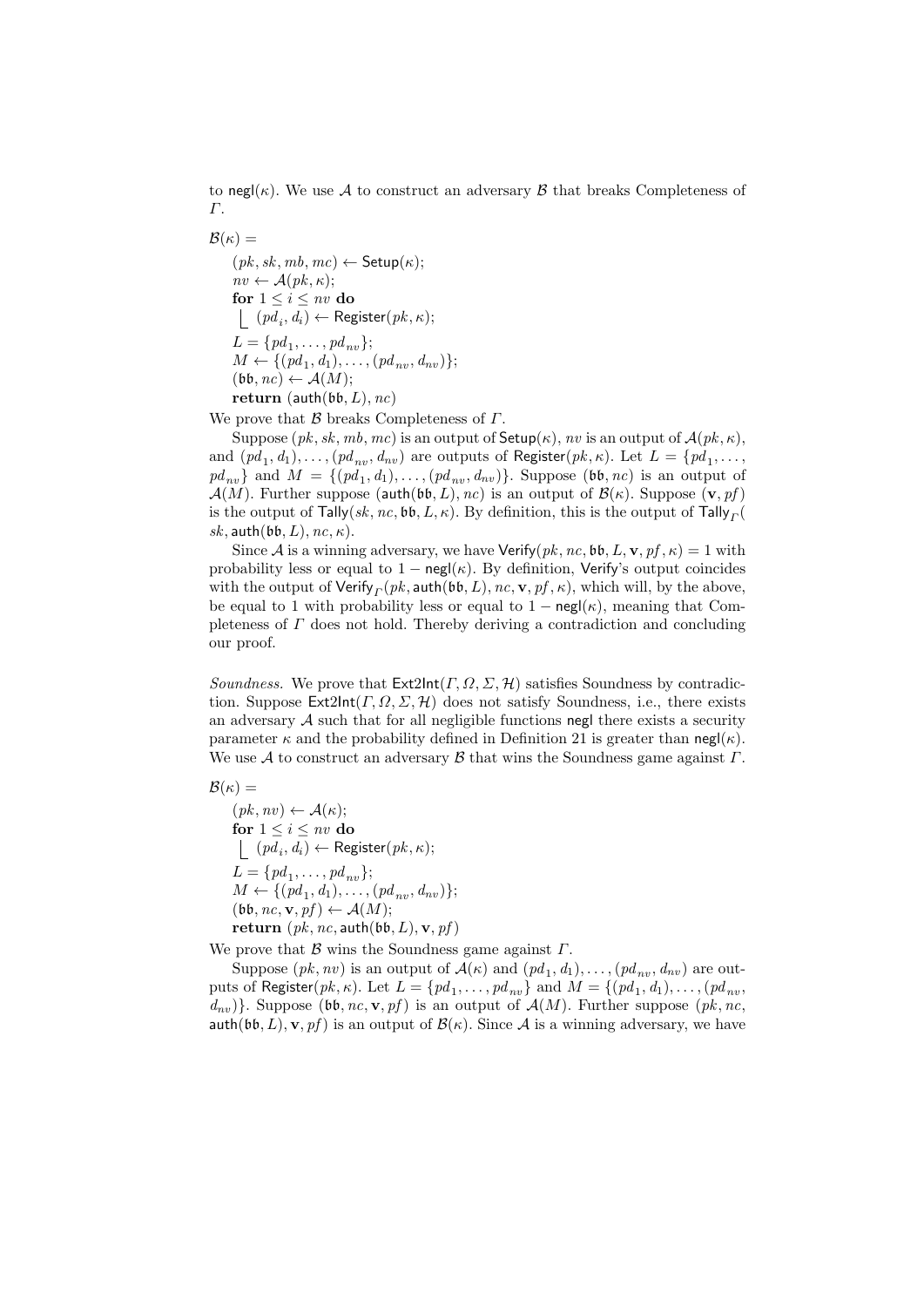Verify( $pk$ ,  $nc$ ,  $bb$ ,  $L$ ,  $\mathbf{v}$ ,  $pf$ ,  $\kappa$ ) = 1, with non-negligible probability. By inspection of algorithm Verify, we have Verify $(pk, nc, \mathfrak{bb}, L, \mathbf{v}, pf, \kappa) = 1$  implies Verify ${}_{\varGamma}(pk,$ auth(bb, L), nc,  $\mathbf{v}, pf, \kappa$ ) = 1. Hence, it remains to show  $\mathbf{v} \neq correct\text{-}outcome(pk,$  $nc$ , auth(bb, L),  $\kappa$ ), with probability greater than negl( $\kappa$ ).

By definition of function *correct-outcome*, we have **v** is a vector of length  $nc$ such that

$$
correct-outcome(pk, nc, \text{auth}(\text{bb}, L), \kappa)[v] = \ell
$$

$$
\Leftrightarrow \exists^{=\ell} b \in \text{auth}(\text{bb}, L) \setminus \{\bot\} : \exists r : b = \text{Vote}(pk, nc, v, \kappa; r)
$$

Since  $A$  is a winning adversary, it suffices to derive

$$
\Leftrightarrow \exists^{=\ell} b \in \mathit{authorized}(pk, nc, (bb \setminus \{\bot\}), M, \kappa)
$$
  

$$
: \exists d, r : b = \mathsf{Vote}(d, pk, nc, v, \kappa; r)
$$
 (1)

Let set  $auth^*(pk, nc, bb, M, \kappa) = \{b^* | (pd, b^*, \sigma, \tau) \in authorized(pk, nc, bb, M, \kappa)\}.$ To prove (1), it suffices to show  $\text{auth}(\mathfrak{bb}, L) \setminus \{\bot\} = \text{auth}^*(pk, nc, \mathfrak{bb}, M, \kappa) \setminus \{\bot\},$ since this would imply that *correct-outcome* is computed on sets of corresponding ballots in both the external and internal authentication setting.

We proceed the proof as follows.

 $--auth^*(pk, nc, \mathfrak{bb}, M, \kappa) \setminus \{\bot\} \subseteq \mathsf{auth}(\mathfrak{bb}, L) \setminus \{\bot\}$ 

If  $b^* \in \text{auth}^*(pk, nc, b\mathfrak{b}, M, \kappa)$ , then  $b^* \neq \bot$  and there exists  $b \in \text{authorized}($  $pk, nc, bb, M, \kappa)$  such that:

1.  $b \in \mathfrak{bb}$ ;

- 2.  $\exists pd, d, v, r, r', r'' : b = (pd, b^*, \sigma, \tau), b^* = \text{Vote}_{\Gamma}(pk, nc, v, \kappa; r),$  $\sigma = \mathsf{Sign}_{\Omega}(d, b^*; r'), \text{ and } \tau = \mathsf{Prove}_{\Sigma}((pk, b^*, \sigma, nc, \kappa), (v, r, d, r'), \kappa; r''),$ which, by correctness of  $\Omega$  and completeness of  $\Sigma$ , implies Verify<sub>Q</sub>(pd,  $b^*, \sigma$  = 1 and Verify  $_{\Sigma}((pk, b^*, nc, \kappa), \tau, \kappa)) = 1;$
- 3.  $(pd, d) \in M$ , which implies  $pd \in L$  by construction; and
- $4. \neg \exists b', v', r, r', r''$  : b'∈ (bb \ {b}) ∧ b' = (pd, b\*', σ', τ'), b\*' =  $\mathsf{Vote}_{\Gamma}(pk, nc, v', \kappa; r), \; \sigma' \, = \, \mathsf{Sign}_{\Omega}(d, b^{*'}; r'), \; \text{and} \; \tau' \, = \, \mathsf{Prove}_{\Sigma}((pk, b^{*'},$ σ', nc, κ),  $(v', r, d, r'), \kappa; r'$ ), which, by correctness of Ω, implies  $\mathsf{Verify}_\Omega($  $pd, b^{*'}, \sigma') = 1.$

It follows by (1)–(4) that  $b^* \in \text{auth}^*(pk, nc, bb, M, \kappa)$  implies  $b^* \in$ auth $(\mathfrak{bb}, L) \setminus \{\perp\}.$ 

- $-$  auth $(\mathfrak{bb}, L) \setminus \{\bot\} \subseteq \overline{auth^*(pk, nc, \mathfrak{bb}, M, \kappa) \setminus \{\bot\}}$ 
	- If  $b^* \in \text{auth}(bb, L) \setminus {\{\perp\}}, \text{ then } b^* \neq \perp \text{ such that:}$
	- 1.  $(pd, b^*, \sigma, \tau) \in \mathfrak{bb};$
	- 2. Verify $_{\Omega}(pd,b^*,\sigma)=1$  and Verify  $_{\Sigma}((pk,b^*,nc,\kappa),\tau,\kappa))=1,$  which, by the security of  $\Omega$  and  $\Sigma$ , implies  $\exists pd, d, v, r, r', r'' : b^* = \mathsf{Vote}_{\Gamma}(pk, nc, v, \kappa; r)$ ,  $\sigma = \mathsf{Sign}_{\Omega}(d, b^*; r'), \text{ and } \tau = \mathsf{Prove}_{\Sigma}((pk, b^*, \sigma, nc, \kappa), (v, r, d, r'), \kappa; r'').$ Indeed, suppose this is not true, i.e., such values do not exist. Then  $(b^*, \sigma)$  and  $((pk, b^*, nc, \kappa), \tau)$  could be used by adversaries to break the unforgeability property of  $\Omega$  and the special soundness and special honest verifier zero-knowledge property of  $\Sigma$ , respectively.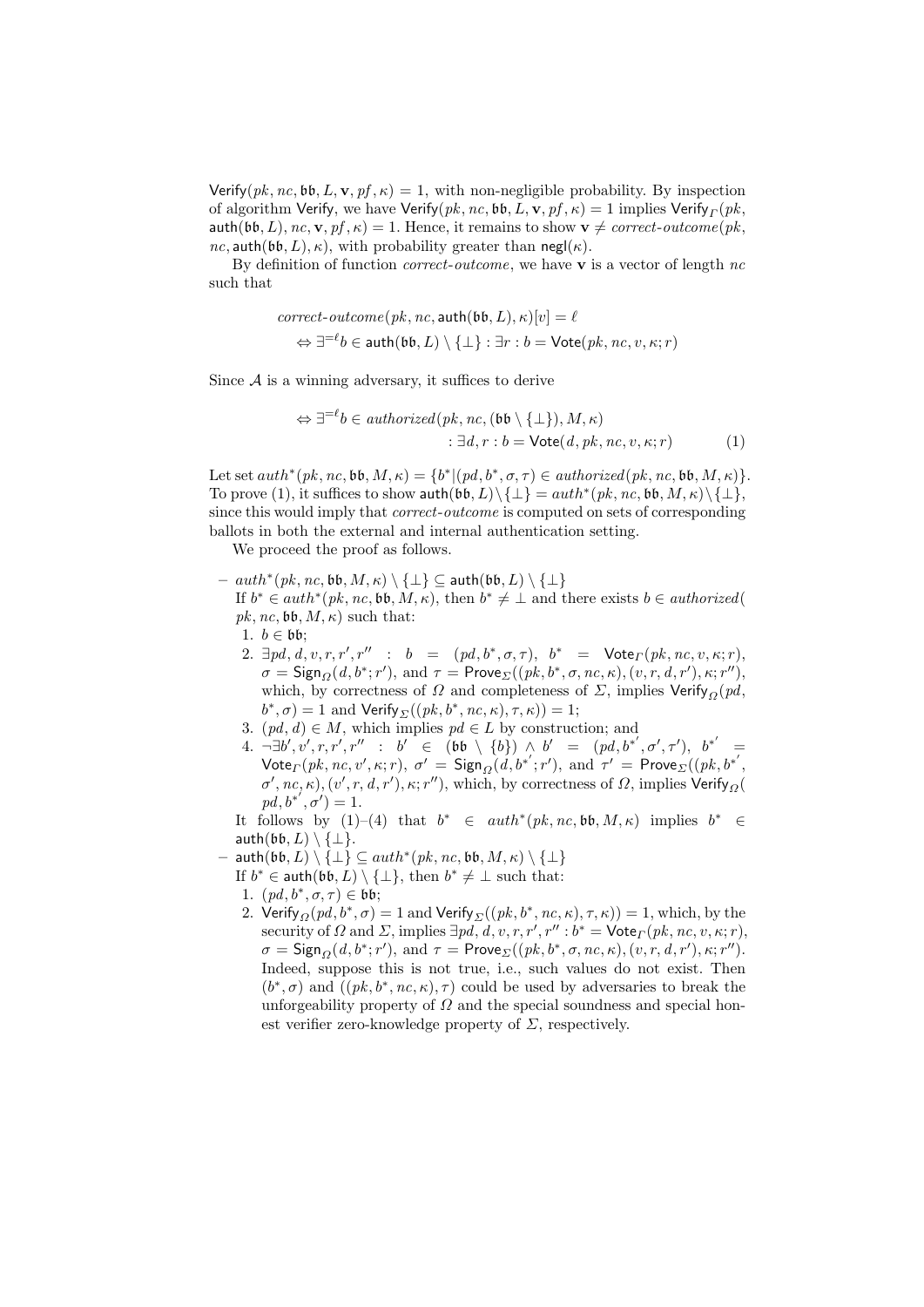- 3.  $pd \in L$ , which implies  $(pd, d) \in M$  by construction; and
- $4. \,\, b' \,\,=\,\, (pd, b^{*'}, \sigma', \tau') \,\, \notin \,\, (\mathfrak{bb} \,\setminus\, \{(pd, b^{*}, \sigma, \tau)\}) \,\wedge \,{\sf Verify}_{\varOmega}(pd, b^{*'}, \sigma') \,\,=\,\, 1,$ which implies  $\neg \exists b', v', r, r', r'' : b' \in (bb \setminus \{b\}) \wedge b' = (pd, b^{*'}, \sigma', \tau'), b^{*'} =$  $\mathsf{Vote}_{\Gamma}(pk, nc, v', \kappa; r), \sigma' = \mathsf{Sign}_{\Omega}(d, b^{*'}; r'), \text{and } \tau' = \mathsf{Prove}_{\Sigma}((pk, b^{*'}, \sigma',$  $nc, \kappa$ ,  $(v', r, d, r')$ ,  $\kappa$ ; r''), as per definition of *authorized*, concluding our proof. П

#### D.3 Eligibility verifiability

Definition 23 (Eligibility verifiability[40]). Let  $\Gamma =$  (Setup, Register, Vote, Tally, Verify) be an election scheme with internal authentication,  $A$  be an adversary,  $\kappa$  be a security parameter, and Exp-EV-Int $(\Pi, \mathcal{A}, \kappa)$  be the following game.

Exp-EV-Int $(\Pi, \mathcal{A}, \kappa)$  =  $(pk, nv) \leftarrow \mathcal{A}(\kappa);$ for  $1 \leq i \leq nv$  do  $(pd_i,d_i) \leftarrow$  Register $(pk,\kappa);$  $L \leftarrow \{pd_1, \ldots, pd_{nv}\};$  $Crpt \leftarrow \emptyset$ ;  $Rvld \leftarrow \emptyset$ ;  $(nc, v, i, b) \leftarrow \mathcal{A}^{C,R}(L);$ if  $\exists r : b = \textsf{Vote}(d_i, pk, nc, v, \kappa; r) \land b \neq \bot \land b \notin Rvld \land d_i \notin Crpt$  then return 1 else  $\mathrel{\mathop\mathrel{\mathop{\rule{.15pt}{.}}\mathrel{\mathop{\mathop{\rule{.15pt}{.}}}}}}$  return  $0$ 

Oracle C is the same oracle as in Exp-IV-Int, and oracle  $R$  is defined such that  $R(i, v, nc)$  computes  $b \leftarrow \mathsf{Vote}(d_i, pk, nc, v, k); Rvld \leftarrow Rvld \cup \{b\}$  and outputs b.

We say  $\Gamma$  satisfies Exp-EV-lnt, if for all probabilistic polynomial-time adversaries  $A$ , there exists a negligible function negl, such that for all security parameters  $\kappa$ , we have Succ(Exp-EV-Int( $\Pi$ ,  $\mathcal{A}$ ,  $\kappa$ ))  $\leq$  negl( $\kappa$ ).

 ${\bf Lemma \ 14.} \ \ Let \ \ \Gamma \ = \ (\mathsf{Setup}_\Gamma, \mathsf{Vote}_\Gamma, \mathsf{Tally}_\Gamma, \mathsf{Verify}_\Gamma) \ \ be \ \ an \ \ electron \ scheme$ with external authentication,  $\Omega = (\text{Gen}_{\Omega}, \text{Sign}_{O}, \text{Verify}_{O})$  be a digital signature scheme,  $\Sigma$  be a sigma protocol for relation  $R(\Gamma,\Omega)$ , and  $H$  be a hash function. Suppose  $\Sigma$  satisfies special soundness and special honest verifier zeroknowledge, and  $\Omega$  satisfies strong unforgeability. Election scheme with internal authentication  $\textsf{Ext2Int}(\Gamma,\Omega,\Sigma,\mathcal{H}) = (\textsf{Setup},\textsf{Register},\textsf{Vote},\textsf{Tally},\textsf{Verify})$  satisfies Exp-EV-Int.

*Proof.* Suppose  $Ext2Int(\Gamma, \Omega, \Sigma, \mathcal{H})$  does not satisfy Exp-EV-Int, i.e., there exists an adversary  $A$  such that for all negligible functions negl there exists a security parameter  $\kappa$  and  $Succ(Exp-EV-Int(\Pi, \mathcal{A}, \kappa)) > neg(\kappa)$ . We construct the following adversary  $\beta$  against the strong unforgeability of  $\Omega$  from  $\mathcal{A}$ .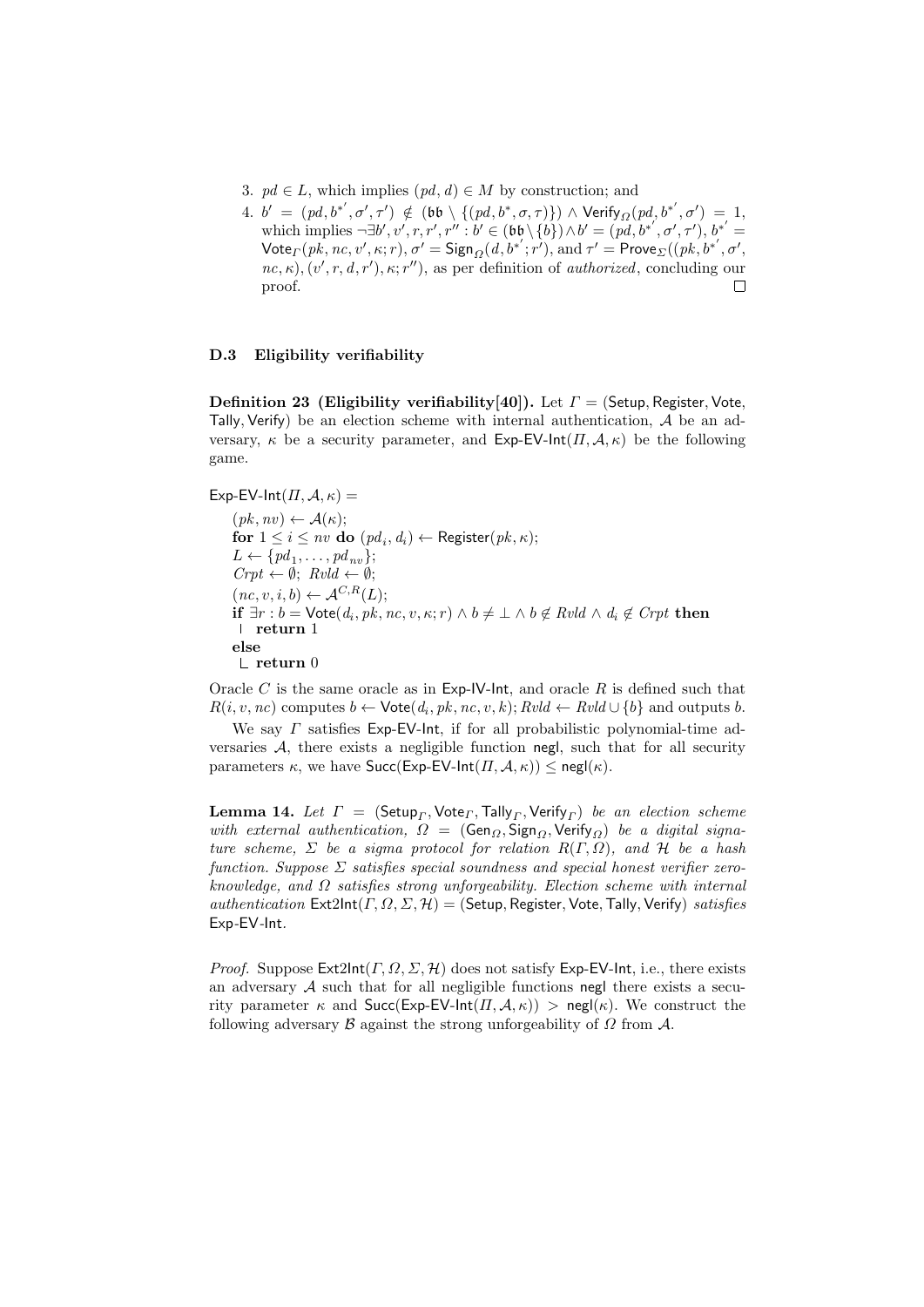$$
\mathcal{B}(pd, \kappa) =
$$
\n
$$
(pk, nv) \leftarrow \mathcal{A}(\kappa);
$$
\n
$$
i^* \leftarrow_R \{1, ..., nv\};
$$
\n
$$
\text{for } i \in \{1, ..., nv\} \setminus \{i^*\} \text{ do } (pd_i, d_i) \leftarrow \text{Register}(pk, \kappa);
$$
\n
$$
Rvld \leftarrow \emptyset; Crpt \leftarrow \emptyset;
$$
\n
$$
(nc, v, i, b) \leftarrow \mathcal{A}^{C,R}(\{pd_1, \ldots, pd_{i^*-1}, pd, pd_{i^*+1}, \ldots, pd_{nv}\});
$$
\n
$$
\text{if } b[1] = pd \text{ then}
$$
\n
$$
| \text{ return } (b[2], b[3]);
$$
\n
$$
\text{else}
$$
\n
$$
| \text{ abort};
$$

where oracle calls are handled as follows:

- $C(i)$  computes  $Crt \leftarrow Crt \cup \{d_i\}$  and returns  $d_i$ , if  $i \neq i^*$  and aborts otherwise.
- $-R(i, v, nc)$  distinguishes two cases: If  $i = i^*$ , then  $\mathcal{B}$  computes  $b \leftarrow \text{Vote}_{\Gamma}$  $pk, nc, v, \kappa); \sigma \leftarrow \mathcal{O}(b); \tau \leftarrow \mathcal{S}((pk, b, \sigma, nc, \kappa), \kappa)$ , computes  $Rvld \leftarrow Rvld \cup$  $\{(pd, b, \sigma, \tau)\}\$ , and returns  $(pd, b, \sigma, \tau)$ , where S is a simulator for  $\mathsf{FS}(\Sigma, \mathcal{H})$ that exists by Theorem 10. Otherwise,  $\mathcal{B}$  computes  $b \leftarrow \textsf{Vote}(d_i, pk, nc, v, \kappa)$ ,  $Rvld \leftarrow Rvld \cup \{b\}$  and returns b.

We prove that  $\beta$  wins the strong unforgeability game against  $\Omega$ .

Let  $\kappa$  be a security parameter. Suppose  $(pd, d)$  is an output of  $Gen(\kappa)$  and  $(pk, nv)$  is an output of  $\mathcal{A}(\kappa)$ . Let  $i^*$  be an integer chosen uniformaly at random from  $\{1, ..., nv\}$ . Suppose  $(pd_i, d_i)$  is an output of Register $(pk, \kappa)$ , for each  $i \in \{1, ..., nv\} \setminus \{i^*\}.$  Let us consider an execution of  $\mathcal{A}(\{pd_1, \ldots, pd_{i^*-1}, pd,$  $pd_{i^*+1}, \ldots, pd_{nv}$ ). Let  $(nc, v, i, b)$  be the output of A. By definition of algorithm Register, it is trivial to see that  $\beta$  simulates  $\mathcal{A}$ 's challenger to  $\mathcal{A}$ . Moreover,  $\beta$ simulates oracle C to A, except when  $\beta$  aborts. Furthermore,  $\beta$  simulates oracle R to A as well. In particular, simulator S produces proofs that are indistinguishable from proofs constructed by non-interactive proof system  $FS(\Sigma, \mathcal{H})$ .

We denote by Good the event that  $i = i^*$ . Now, let us assess  $\mathcal{B}'$ 's probability not to abort, to determine the success probability of  $\beta$ . Since  $\mathcal A$  is not allowed to corrupt the credential it finally outputs (as A is a winning adversary,  $d_i \notin Crpt$ must hold), a sufficient condition for  $\beta$  not to be asked for the unknown private credential  $d_i$  is to be lucky when drawing  $i^* \leftarrow \{1, ..., nv\}$  at random and have event Good occurring.

This is the case with probability  $Pr[Good] = \frac{1}{nv}$  since the choice of i<sup>\*</sup> is completely independent of  $A$ 's view. Therefore we have

$$
Succ(Exp-EV-Int(\Pi,\mathcal{A},\kappa)) \leq nv \cdot Succ(Exp-StrongSign(\Omega,\mathcal{B},k)),
$$

thereby concluding our proof.

 $\Box$ 

### References

1. Adida, B.: Helios: Web-based Open-Audit Voting. In: USENIX Security'08: 17th USENIX Security Symposium. pp. 335–348. USENIX Association (2008)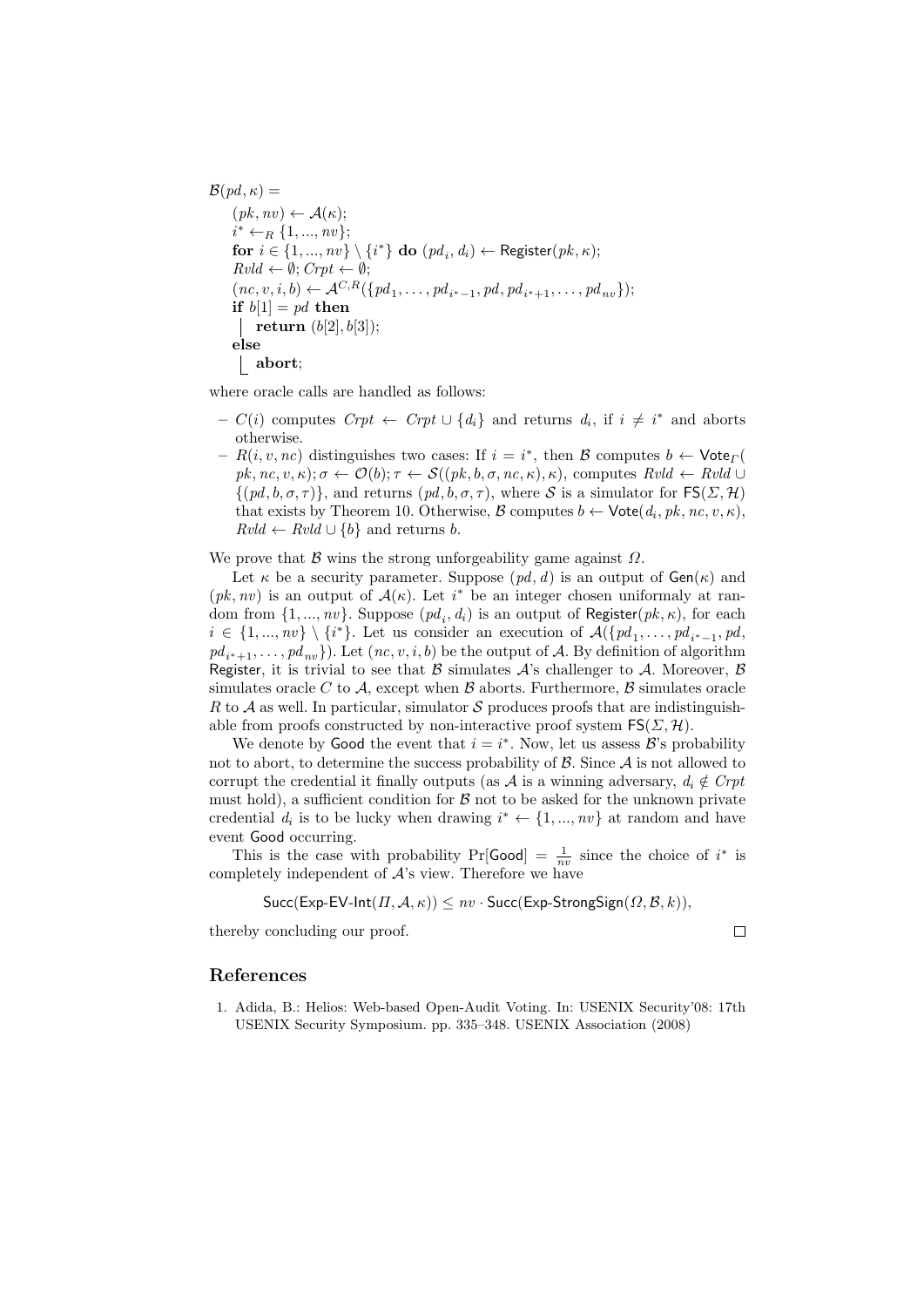- 2. Adida, B., Marneffe, O., Pereira, O., Quisquater, J.: Electing a University President Using Open-Audit Voting: Analysis of Real-World Use of Helios. In: EVT/WOTE'09: Electronic Voting Technology Workshop/Workshop on Trustworthy Elections. USENIX Association (2009)
- 3. Alvarez, R.M., Hall, T.E.: Electronic Elections: The Perils and Promises of Digital Democracy. Princeton University Press (2010)
- 4. Bellare, M., Sahai, A.: Non-malleable Encryption: Equivalence between Two Notions, and an Indistinguishability-Based Characterization. In: CRYPTO'99: 19th International Cryptology Conference. LNCS, vol. 1666, pp. 519–536. Springer (1999)
- 5. Benaloh, J., Vaudenay, S., Quisquater, J.: Final Report of IACR Electronic Voting Committee. International Association for Cryptologic Research. http:// www.iacr.org/elections/eVoting/finalReportHelios\_2010-09-27.html (Sept 2010)
- 6. Bernhard, D., Cortier, V., Galindo, D., Pereira, O., Warinschi, B.: SoK: A comprehensive analysis of game-based ballot privacy definitions. In: S&P'15: 36th Security and Privacy Symposium. IEEE Computer Society (2015)
- 7. Bernhard, D., Cortier, V., Pereira, O., Smyth, B., Warinschi, B.: Adapting Helios for provable ballot privacy. In: ESORICS'11: 16th European Symposium on Research in Computer Security. LNCS, vol. 6879, pp. 335–354. Springer (2011)
- 8. Bernhard, D., Pereira, O., Warinschi, B.: How Not to Prove Yourself: Pitfalls of the Fiat-Shamir Heuristic and Applications to Helios. In: ASIACRYPT'12: 18th International Conference on the Theory and Application of Cryptology and Information Security. LNCS, vol. 7658, pp. 626–643. Springer (2012)
- 9. Bernhard, D., Pereira, O., Warinschi, B.: On Necessary and Sufficient Conditions for Private Ballot Submission. Cryptology ePrint Archive, Report 2012/236 (version 20120430:154117b) (2012)
- 10. Bowen, D.: Secretary of State Debra Bowen Moves to Strengthen Voter Confidence in Election Security Following Top-to-Bottom Review of Voting Systems. California Secretary of State, press release DB07:042 http://www.sos.ca.gov/elections/ voting\_systems/ttbr/db07\_042\_ttbr\_system\_decisions\_release.pdf (August 2007)
- 11. Bulens, P., Giry, D., Pereira, O.: Running Mixnet-Based Elections with Helios. In: EVT/WOTE'11: Electronic Voting Technology Workshop/Workshop on Trustworthy Elections. USENIX Association (2011)
- 12. Bundesverfassungsgericht (Germany's Federal Constitutional Court): Use of voting computers in 2005 Bundestag election unconstitutional (March 2009), press release 19/2009 https://www.bundesverfassungsgericht.de/SharedDocs/ Pressemitteilungen/EN/2009/bvg09-019.html (accessed 17 Jan 2018)
- 13. Cortier, V., Galindo, D., Glondu, S., Izabachene, M.: A generic construction for voting correctness at minimum cost - Application to Helios. Cryptology ePrint Archive, Report 2013/177 (version 20130521:145727) (2013)
- 14. Cortier, V., Galindo, D., Glondu, S., Izabachene, M.: Distributed elgamal à la pedersen: Application to helios. In: WPES'13: Workshop on Privacy in the Electronic Society. pp. 131–142. ACM Press (2013)
- 15. Cortier, V., Galindo, D., Glondu, S., Izabachène, M.: Election Verifiability for Helios under Weaker Trust Assumptions. In: ESORICS'14: 19th European Symposium on Research in Computer Security. LNCS, vol. 8713, pp. 327–344. Springer (2014)
- 16. Cortier, V., Galindo, D., Glondu, S., Izabachène, M.: Election Verifiability for Helios under Weaker Trust Assumptions. Tech. Rep. RR-8555, INRIA (2014)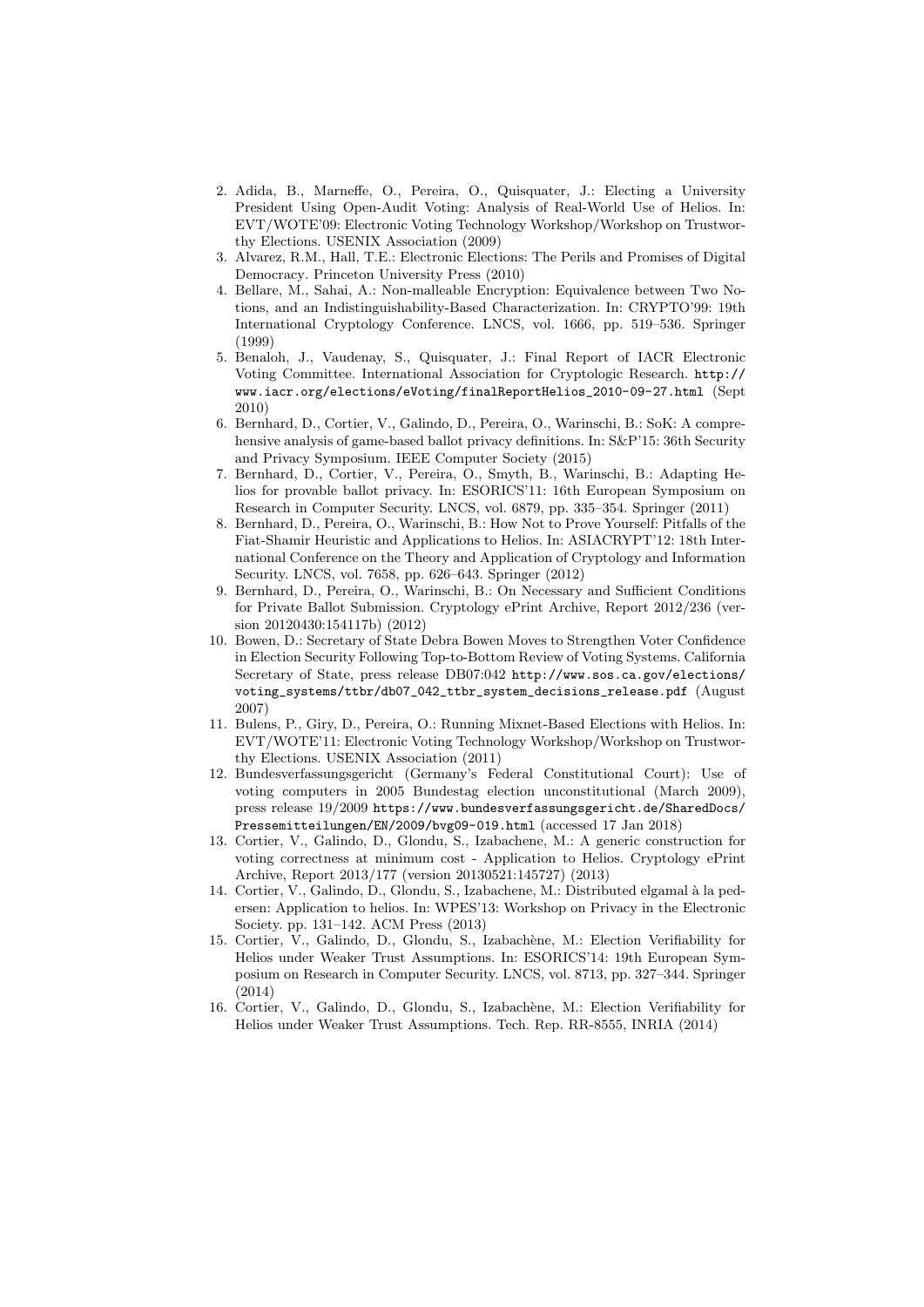- 17. Cortier, V., Smyth, B.: Attacking and fixing Helios: An analysis of ballot secrecy. In: CSF'11: 24th Computer Security Foundations Symposium. pp. 297–311. IEEE Computer Society (2011)
- 18. Fiat, A., Shamir, A.: How To Prove Yourself: Practical Solutions to Identification and Signature Problems. In: CRYPTO'86: 6th International Cryptology Conference. LNCS, vol. 263, pp. 186–194. Springer (1987)
- 19. Gonggrijp, R., Hengeveld, W.J.: Studying the Nedap/Groenendaal ES3B Voting Computer: A Computer Security Perspective. In: EVT'07: Electronic Voting Technology Workshop. USENIX Association (2007)
- 20. Gumbel, A.: Steal This Vote: Dirty Elections and the Rotten History of Democracy in America. Nation Books (2005)
- 21. Haber, S., Benaloh, J., Halevi, S.: The Helios e-Voting Demo for the IACR. International Association for Cryptologic Research. http://www.iacr.org/elections/ eVoting/heliosDemo.pdf (May 2010)
- 22. Jones, D.W., Simons, B.: Broken Ballots: Will Your Vote Count?, CSLI Lecture Notes, vol. 204. Center for the Study of Language and Information, Stanford University (2012)
- 23. Juels, A., Catalano, D., Jakobsson, M.: Coercion-Resistant Electronic Elections. In: Chaum, D., Jakobsson, M., Rivest, R.L., Ryan, P.Y. (eds.) Towards Trustworthy Elections: New Directions in Electronic Voting, LNCS, vol. 6000, pp. 37–63. Springer (2010)
- 24. Katz, J., Lindell, Y.: Introduction to Modern Cryptography. Chapman & Hall/CRC (2007)
- 25. Kiayias, A., Zacharias, T., Zhang, B.: End-to-end verifiable elections in the standard model. In: EUROCRYPT'15: 34th International Conference on the Theory and Applications of Cryptographic Techniques. LNCS, vol. 9057, pp. 468–498. Springer (2015)
- 26. Lijphart, A., Grofman, B.: Choosing an electoral system: Issues and Alternatives. Praeger (1984)
- 27. Meyer, M., Smyth, B.: An attack against the helios election system that exploits re-voting. arXiv, Report 1612.04099 (2017)
- 28. Organization for Security and Co-operation in Europe: Document of the Copenhagen Meeting of the Conference on the Human Dimension of the CSCE (1990)
- 29. Organization of American States: American Convention on Human Rights, "Pact of San Jose, Costa Rica" (1969)
- 30. Pereira, O.: Internet Voting with Helios. In: Real-World Electronic Voting: Design, Analysis and Deployment, chap. 11. CRC Press (2016)
- 31. Quaglia, E.A., Smyth, B.: A short introduction to secrecy and verifiability for elections. arXiv, Report 1702.03168 (2017)
- 32. Quaglia, E.A., Smyth, B.: Secret, verifiable auctions from elections. Cryptology ePrint Archive, Report 2015/1204 (2018)
- 33. Saalfeld, T.: On Dogs and Whips: Recorded Votes. In: Döring, H. (ed.) Parliaments and Majority Rule in Western Europe, chap. 16. St. Martin's Press (1995)
- 34. Schweikardt, N.: Arithmetic, first-order logic, and counting quantifiers. Search Results ACM Transactions on Computational Logic 6(3), 634–671 (Jul 2005)
- 35. Smyth, B.: First-past-the-post suffices for ranked voting (2017), https:// bensmyth.com/publications/2017-FPTP-suffices-for-ranked-voting/
- 36. Smyth, B.: Ballot secrecy: Security definition, sufficient conditions, and analysis of Helios. Cryptology ePrint Archive, Report 2015/942 (2018)
- 37. Smyth, B.: A foundation for secret, verifiable elections. Cryptology ePrint Archive, Report 2018/225 (2018)